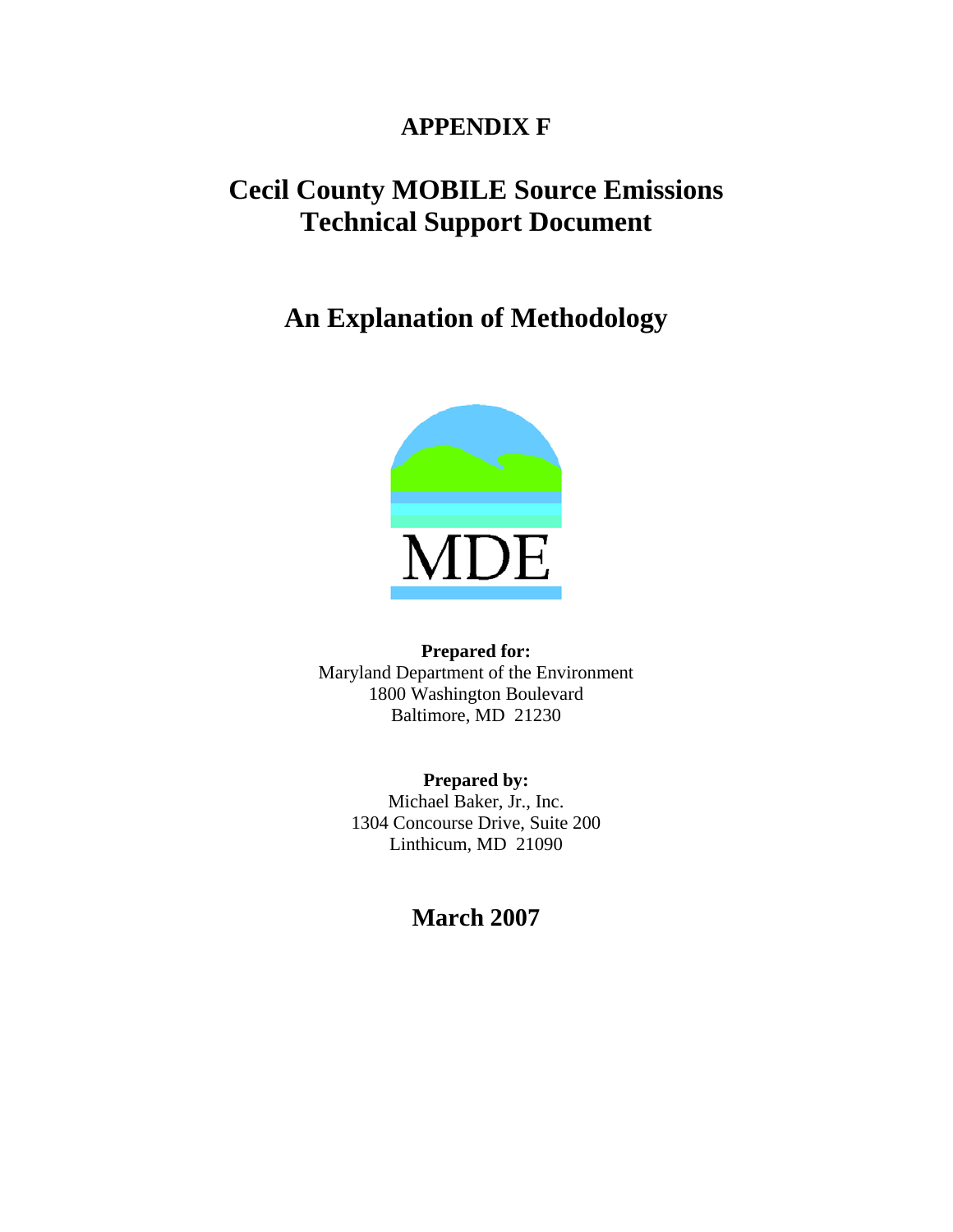# **Cecil County: Mobile Source Emissions<br>Technical Support Document** March 2007

# **Table of Contents**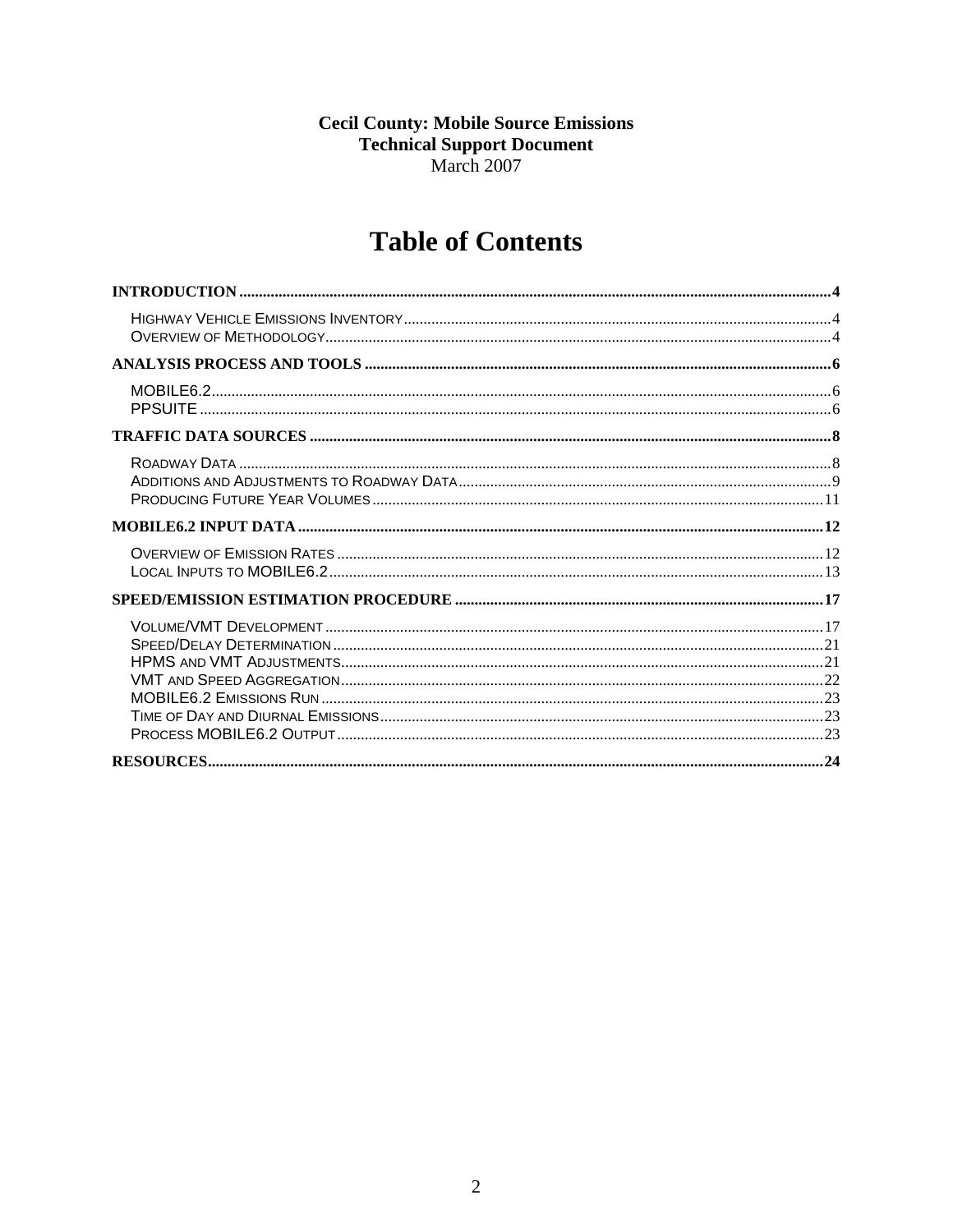# **List of Tables**

# **List of Figures**

| FIGURE 1  |  |
|-----------|--|
| FIGURE 2  |  |
| FIGURE 3  |  |
| FIGURE 4  |  |
| FIGURE 5  |  |
| FIGURE 6  |  |
| FIGURE 7  |  |
| FIGURE 8  |  |
| FIGURE 9  |  |
| FIGURE 10 |  |
|           |  |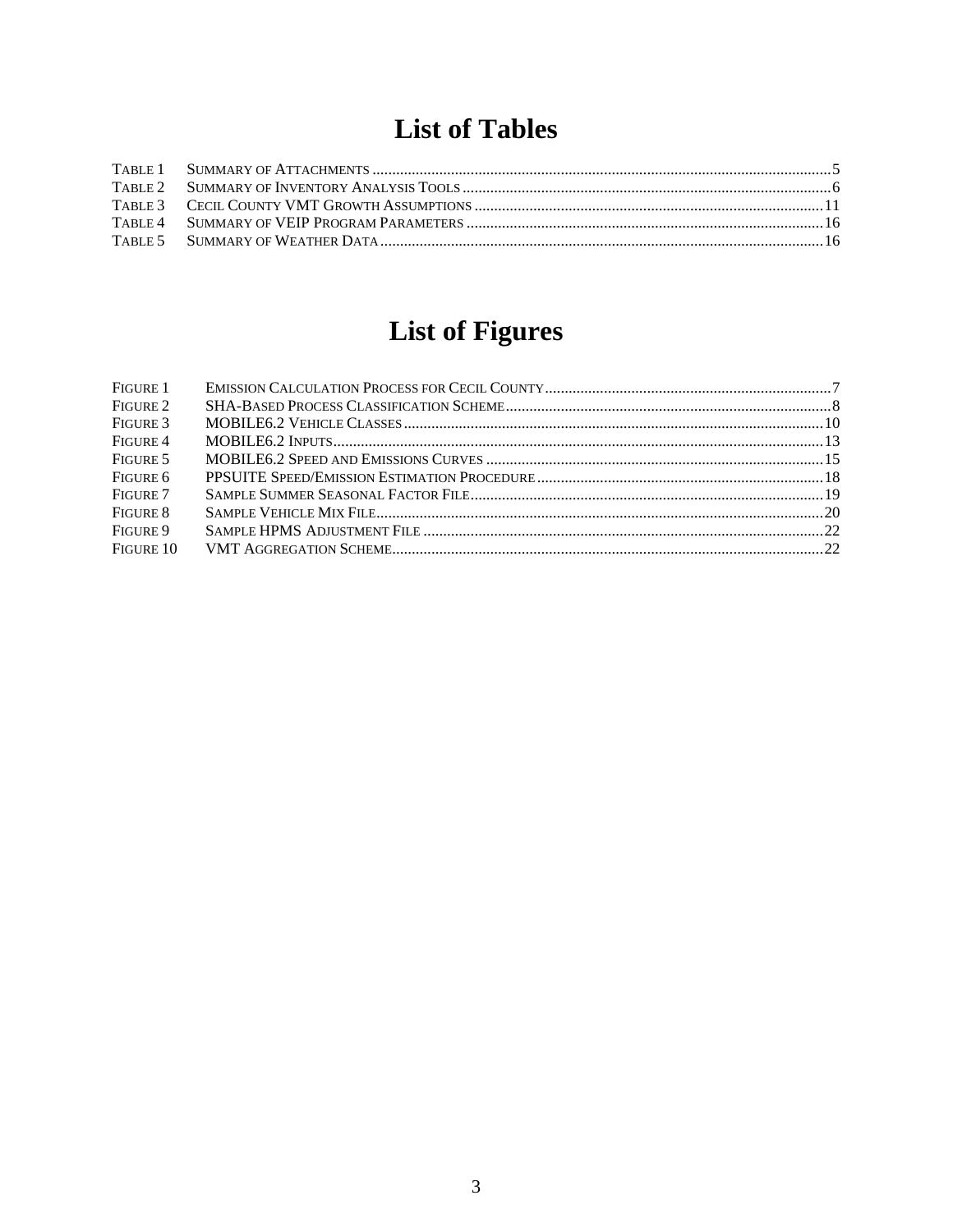## <span id="page-3-0"></span>**INTRODUCTION**

The purpose of this technical document is to explain how Maryland estimates emissions from highway vehicles for inclusion in its emission inventories and State Implementation Plans (SIP).

#### *Highway Vehicle Emissions Inventory*

The operation of highway vehicles has proven to be a significant contributor to air pollution, particularly to ground-level ozone, as they emit both VOCs and NOx during operation. Ground-level ozone is not created directly rather, it is formed through a chemical reaction between VOCs and NOx in the presence of sunlight. Given that both VOCs and NOx are emitted from the operation of highway vehicles, Maryland's ozone-related emission inventory efforts have been focused on these pollutants.

Estimating the emission rate and activity levels of all vehicles on the road during a typical summer day is a complicated endeavor. If every vehicle emitted the same amount of pollution all the time, one could simply multiply those emission standards (emission rate in grams of pollution per mile) times the number of miles driven (activity level) to estimate total emissions. But, the fact is that emission rates from all vehicles vary over the entire range of conditions under which they operate. These variables include air temperature, speed, traffic conditions, operating mode (started cold? started warm?) and fuel. The inventory must also account for non-exhaust or evaporative emissions. In addition, the fleet is composed of several generations, types of vehicles and their emission control technologies, each of which performs differently. This requires that the composition of the fleet (vehicle ages and types) must also be included in the estimation algorithm.

In order to estimate both the rate at which emissions are being generated and to calculate vehicle miles traveled (activity level), Maryland examines its road network and fleet to estimate vehicle activity. For ozone-related inventories, this is done for a typical summer weekday. For CO and PM emission inventories, this may be done for a typical winter weekday or annual conditions. Not only must this be done for a baseline year, but it must also be projected into the future. This process involves a large quantity of data and is extremely complex.

Computer models have been developed to perform these calculations by simulating the travel of vehicles on the State's roadway system. These models then generate emission rates (or emission factors) for different vehicle types for area-specific conditions and then combine them in summary form. The "areaspecific conditions" include vehicle and highway data, plus control measure characteristics and future year projections of all variables.

#### *Overview of Methodology*

EPA guidance documents were used to develop the base and future year emissions inventories for the Cecil County Nonattainment Area. They include:

- Policy *Guidance on the Use of MOBILE6 for SIP Development and Transportation Conformity*, US EPA Office of Air and Radiation, dated January 18, 2002.
- *Technical Guidance on the Use of MOBILE6.2 for Emission Inventory Preparation*, US EPA Office of Transportation and Air Quality, EPA420-R-04-013, dated August 2004.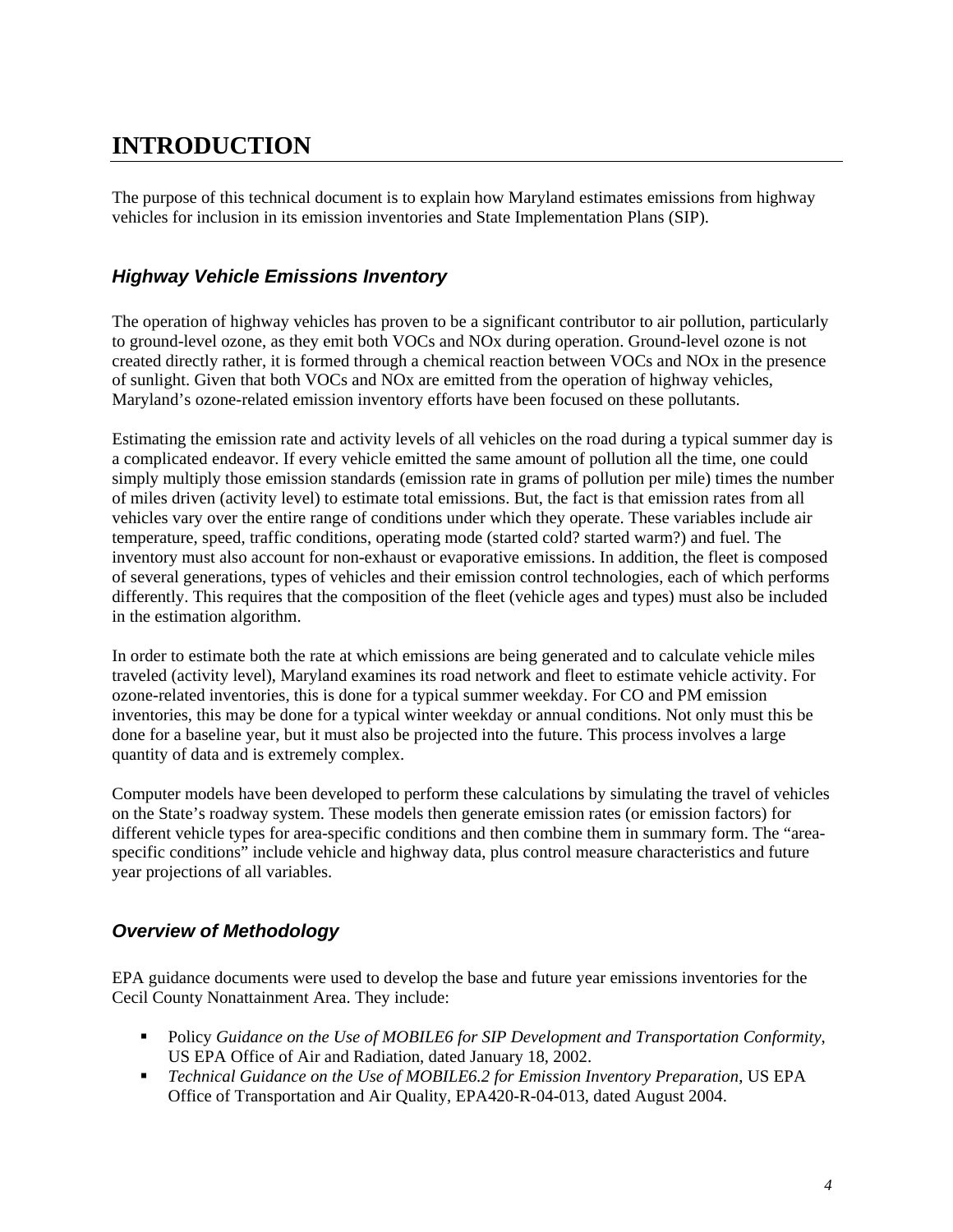<span id="page-4-0"></span> *User's Guide to MOBILE 6.1 and MOBILE6.2, Mobile Source Emission Factor Model*, EPA Office of Air and Radiation, EPA420-R-03-010, dated August 2003.

Mobile source emission factors were calculated using EPA's MOBILE6.2 emission model. The methodologies used to produce the emission results conform to the recommendations provided in EPA's Technical Guidance. Local data has been used for the primary data items that have a significant impact on emissions. For this submission, local data inputs to the analysis process reflect the latest planning assumptions based on 2005 data. These include:

- **VMT** and speeds
- Vehicle type mixes
- Vehicle age distributions/diesel sales fractions
- **Seasonal adjustments**
- **Hourly distributions**
- **Temperatures/humidity/barometric pressure**
- **Inspection/Maintenance parameters**
- Fuel program characteristics.

The analysis methodology is consistent with past statewide inventory efforts including the 2002 National Emissions Inventory (NEI) submission. A detailed methodology that addresses the key input data sources and analysis tools used for the Cecil County Area inventory is provided in the next chapter.

To complement this document, attachments have been provided with additional detail regarding the analysis methodology and the MOBILE6.2 input parameters. These include:

| <b>Title</b>                                | <b>Description</b>                                                                                                                                  |
|---------------------------------------------|-----------------------------------------------------------------------------------------------------------------------------------------------------|
| MOBILE6.2 Input<br><b>Parameter Summary</b> | Provides summary of input parameters related to traffic<br>data sources, fuel, weather, I/M, and other MOBILE6.2 $\parallel$<br>related parameters. |
| MOBILE6.2 Sample<br>Input File              | Provides examples of the MOBILE6.2 input files.                                                                                                     |

**Table 1 Summary of Attachments**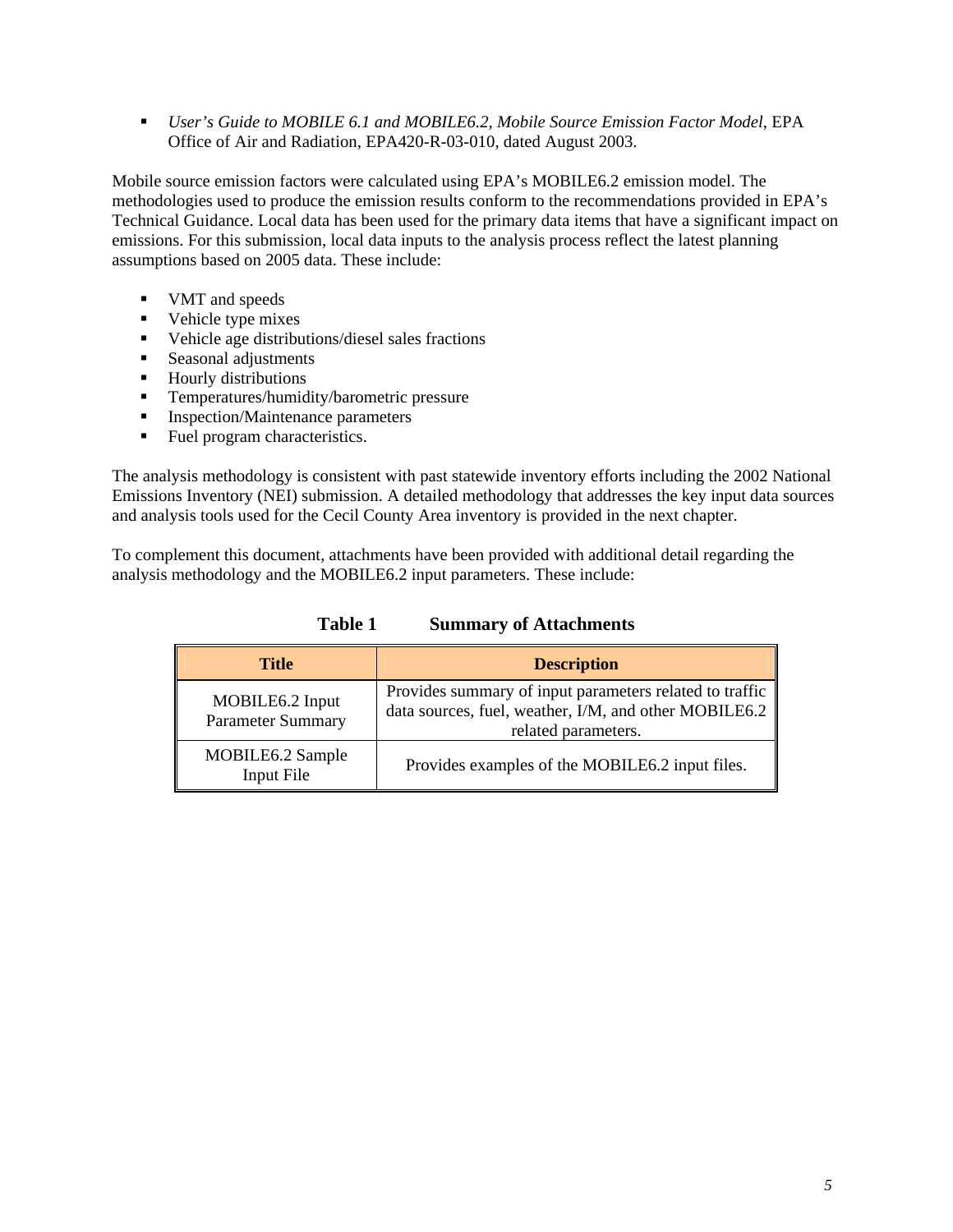## <span id="page-5-0"></span>**ANALYSIS PROCESS AND TOOLS**

The Cecil County inventory analysis utilizes several key software/programs for producing the county emissions totals. These tools are outlined in Table 2.

| <b>Tool</b>           | <b>Purpose</b>                                                                                                                                                           |
|-----------------------|--------------------------------------------------------------------------------------------------------------------------------------------------------------------------|
| MOBILE <sub>6.2</sub> | Produces emission factors for each pollutant in<br>Grams/Mile for VOC and NO <sub>x</sub>                                                                                |
| <b>PPSUITE</b>        | Processes the highway data, Calculates hourly<br>congested speeds for each state roadway<br>segment, Prepares MOBILE6.2 input files,<br>Processes MOBILE6.2 output files |

**Table 2 Summary of Inventory Analysis Tools** 

#### *MOBILE6.2*

The heart of the highway vehicle emission calculation procedure is EPA's highway vehicle emission factor model, MOBILE. This is a FORTRAN program that calculates **average** in-use fleet emission factors for ozone precursors for each of twenty-eight categories of vehicles under various conditions affecting in-use emission levels (e.g., ambient temperatures, average traffic speeds, gasoline volatility) as specified by the model user. MOBILE produces the "emission rates" referred to in the previous section.

The Cecil County inventory reflects the highway mobile source emission estimations using EPA's MOBILE6.2 emission model. The latest version of MOBILE6.2 is a major revision based on new test data and accounts for changes in vehicle technology and regulations. In addition, the model includes an improved understanding of in-use emission levels and the factors that influence them resulting in significantly more detailed input data. As compared to previous MOBILE versions, MOBILE6.2 has a significant impact on the emission factors, benefits of available control strategies, effects of new regulations, and corrections to basic emission rates.

### *PPSUITE*

Cecil County also uses a post processor named PPSUITE (formerly named PPAQ - Post Processor for Air Quality), which consists of a set of programs that perform the following functions:

- 1. Analyzes highway operating conditions
- 2. Calculates highway speeds
- 3. Compiles vehicle miles of travel (VMT) and vehicle type mix data
- 4. Prepares MOBILE6.2 runs
- 5. Calculates emission quantities from output MOBILE6.2 emission rates and accumulated highway VMT.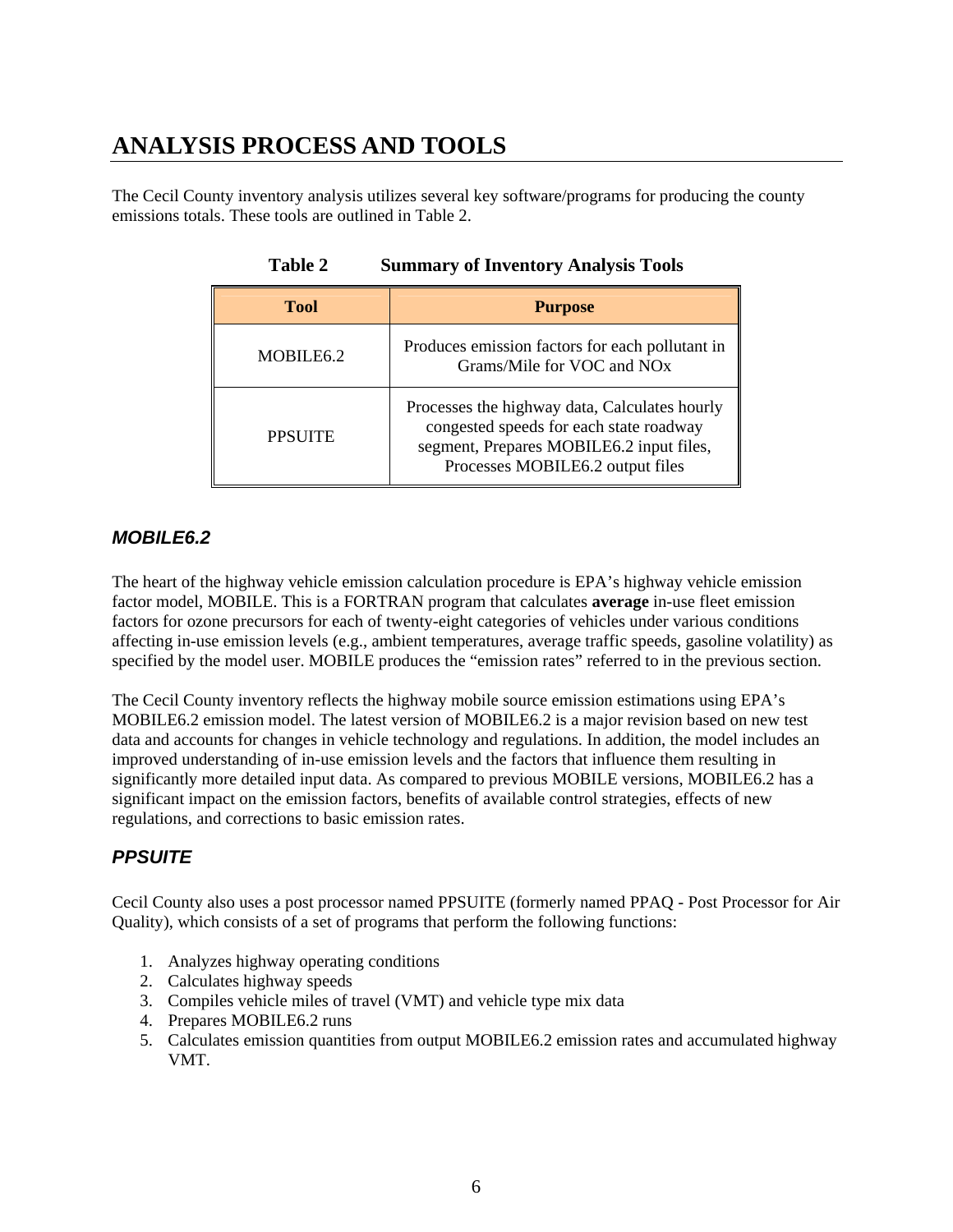<span id="page-6-0"></span>PPSUITE has become a widely used and accepted tool for estimating speeds and processing MOBILE emission rates. It is currently being used in other states including Maryland, Pennsylvania, New York City, New Jersey, Louisiana, Virginia, and Indiana. The software is based upon accepted transportation engineering methodologies. For example, PPSUITE utilizes speed and delay estimation procedures based on planning methods provided in the 2000 Highway Capacity Manual, a report prepared by the Transportation Research Board (TRB) summarizing current knowledge and analysis techniques for capacity and level-of-service analyses of the transportation system.

PPSUITE plays a key role in the development of hourly roadway speed estimates, which are supplied as input to the MOBILE6.2 model. The software is also used to prepare the MOBILE6.2 input shell and to process the MOBILE6.2 outputs.

These two computer programs interact as shown in Figure 1.



#### **Figure 1 Emission Calculation Process for Cecil County**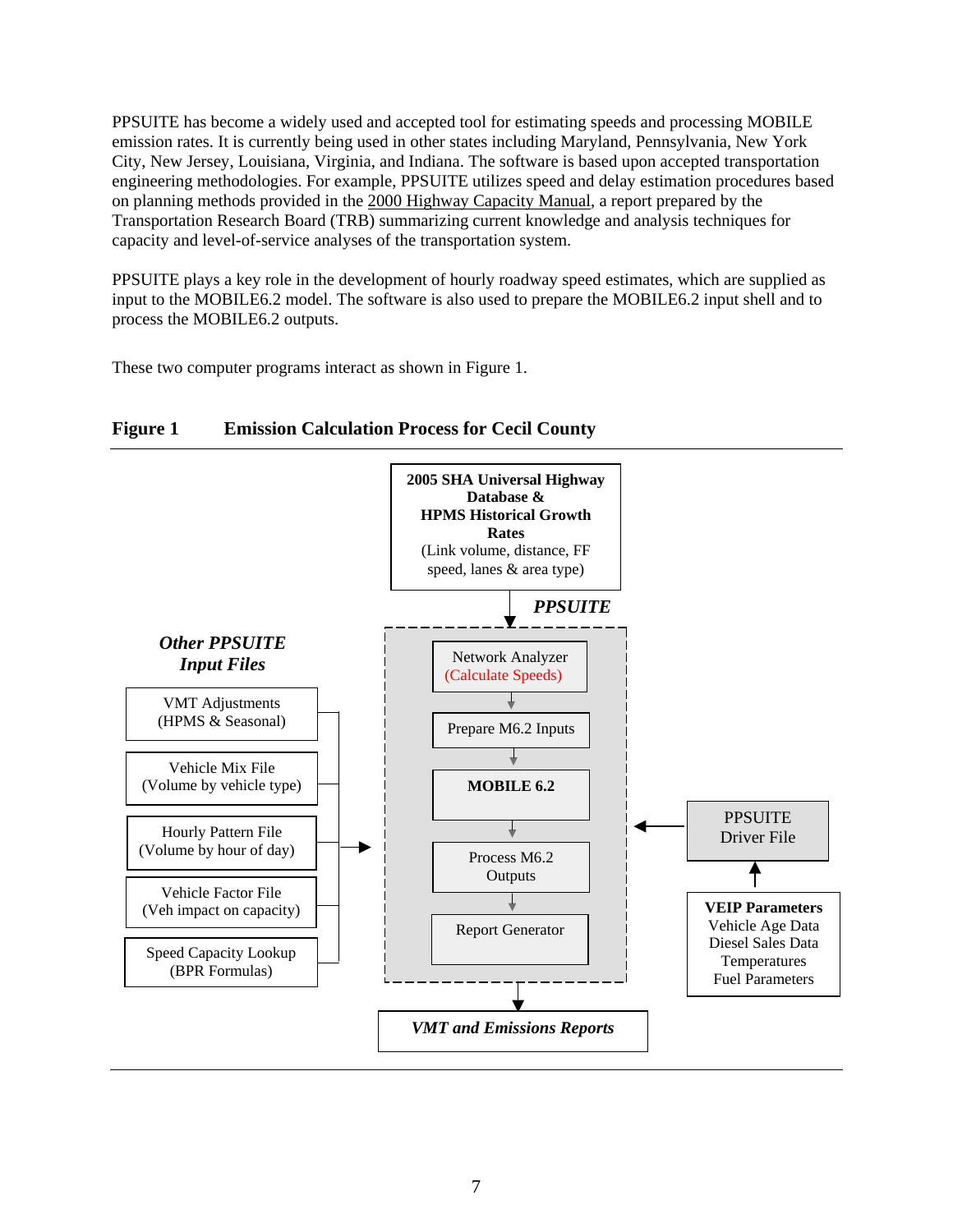### <span id="page-7-0"></span>**TRAFFIC DATA SOURCES**

This section provides a summary of the key input data and analysis tools used for producing the Cecil County emissions inventory. The key elements to the modeling protocol are described in the sections below.

#### *Roadway Data*

The roadway data input to emissions calculations for the Cecil County non-attainment area uses information from the 2005 SHA highway database obtained directly from SHA and is referred to as the "Universal" highway database and named as "HMIS2005\_Max.MDB". This data contains information on all state highways and arterials, most of the major collectors, and some minor collector and local roadways divided into links of varying lengths. Each of these link segments contains descriptive data that is used in the calculation of the congested speeds input to the MOBILE6.2 emissions model. The PPSUITE post processor calculates the congested speeds based on the following model network fields:

- 1. Number of Lanes
- 2. Distances
- 3. Volumes in Average Annual Daily Traffic (AADT)
- 4. Facility Type
- 5. Area Type (Urban/Rural)
- 6. Link free-flow speeds
- 7. Zones to relate each link to the county in which it belongs

SHA volumes and distances are used in calculating highway VMT totals for each county. As discussed in the next section, adjustments are needed to convert the volumes to an average July weekday. Lane and capacity values are an important input for determining the congestion and speeds for individual highway segments. Truck volumes are used in the speed determination process and are used to split volumes to the individual vehicle types used by the MOBILE6.2 software.

SHA data classifies its road segments by function, in addition to whether it is located in an urban or rural area, as indicated below in Figure 2. The urban/rural (UR) and functional classes (FC) are important indicators of the type and function of each roadway segment. The variables provide insights into other characteristics not contained in the SHA data that are used for speed and emission calculations. In addition, VMT and emission quantities are aggregated and reported using both UR and FC codes.

#### **Figure 2 SHA-Based Process Classification Scheme**

### Urban/Rural Code 1=Urban  $2=$ Rural Functional Class Rural Functional Classes Used Urban Functional Classes Used For Rural Areas **For Urban Areas**  ------------------------------------- ------------------------------------------ 1=Rural Freeway 11=Urban Freeway

#### **Urban/Rural and Facility Type Codes**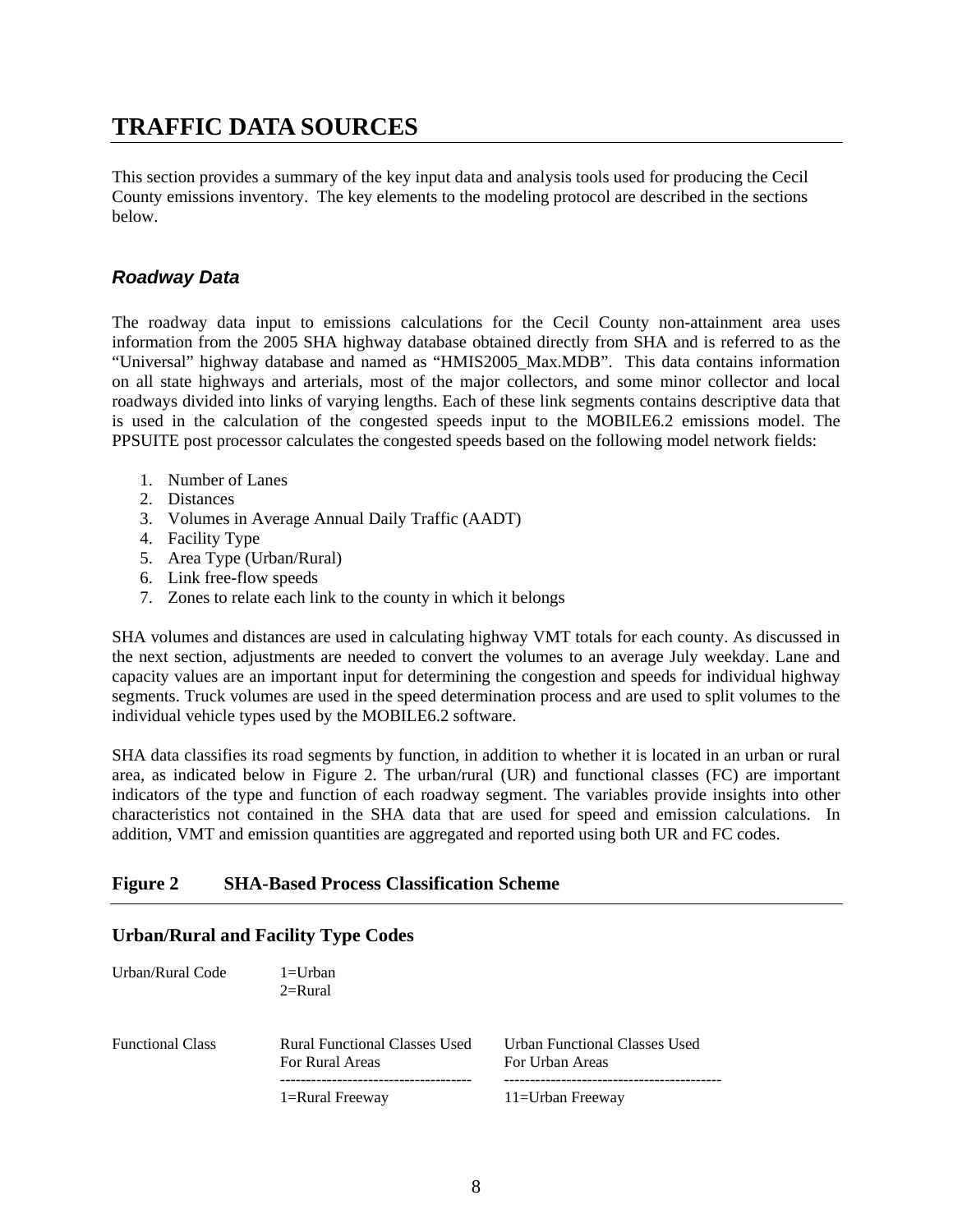2=Rural Other Principal Arterial 12=Urban Expressway 6=Rural Minor Arterial 14=Urban Principal Arterial 7=Rural Major Collector 16=Urban Minor Arterial 8=Rural Minor Collector 17=Urban Collector 9=Rural Local 19=Urban Local

#### <span id="page-8-0"></span>*Additions and Adjustments to Roadway Data*

Before the SHA data can be used by PPSUITE for speed and emission calculations, several adjustments and additions must be made to the roadway data.

**HPMS Adjustments**: According to EPA guidance, baseline inventory VMT computed from the 2005 SHA database must be adjusted to be consistent with Highway Performance Monitoring System (HPMS) VMT totals. Although it has some limitations, the HPMS system is currently used in all 50 states and is being improved under FHWA direction.

Adjustment factors are calculated which adjust the 2005 SHA data to be consistent with the 2005 HPMS data. 2005 HPMS adjustments are calculated as factors and are carried forward for future year runs. These factors are developed for each county, urban/rural code and facility group combination.

**Seasonal Adjustments to Volumes**: The 2005 SHA database contains volumes that represent an average of all days in the year including weekends and holidays. An ozone emission analysis, however, is based on a typical July weekday. Therefore, those volumes must be seasonally adjusted. Seasonal factors were developed for each functional class and urban/rural code using the traffic flow data available by day and month from *ATR Station Reports in the Traffic Trends System Report Module* from the SHA website These factors are applied to the existing SHA AADT volumes to produce the July volumes.

**Additional Network Information:** The PPSUITE software system allows for many additional variables other than those available in the SHA database. Using these variables improves the ability of Maryland to incorporate real roadway conditions into its estimates. The variables include information regarding signal characteristics and other physical roadway features that can affect a roadway's calculated congested speed. PPSUITE's ability to estimate congested speeds by road segment improves Maryland's emissions inventories because of the overwhelming role speed plays in emission rates. If specific information regarding these variables is known or obtained for areas, this information can be appended to the SHA database. Otherwise, default values are assumed based on information provided by the PPSUITE input speed / capacity lookup data, as described below.

Speed / capacity lookup data provides PPSUITE with initial (free-flow with no congestion) speeds and capacities for different urban/rural code and functional class groupings. The initial speeds and capacities are used by PPSUITE in determining the final congested speed for each roadway segment. Speeds can also be significantly impacted by traffic signals and other roadway features. As a result, this data provides default signal densities (average number of signals per mile for different functional classes), as well as default values for variables that determine the decay of speed with varying levels of congestion. As discussed above, values from the speed/capacity data can be overridden for specific links by directly coding values to the roadway database segments. The speed / capacity data was developed from a combination of sources including the following: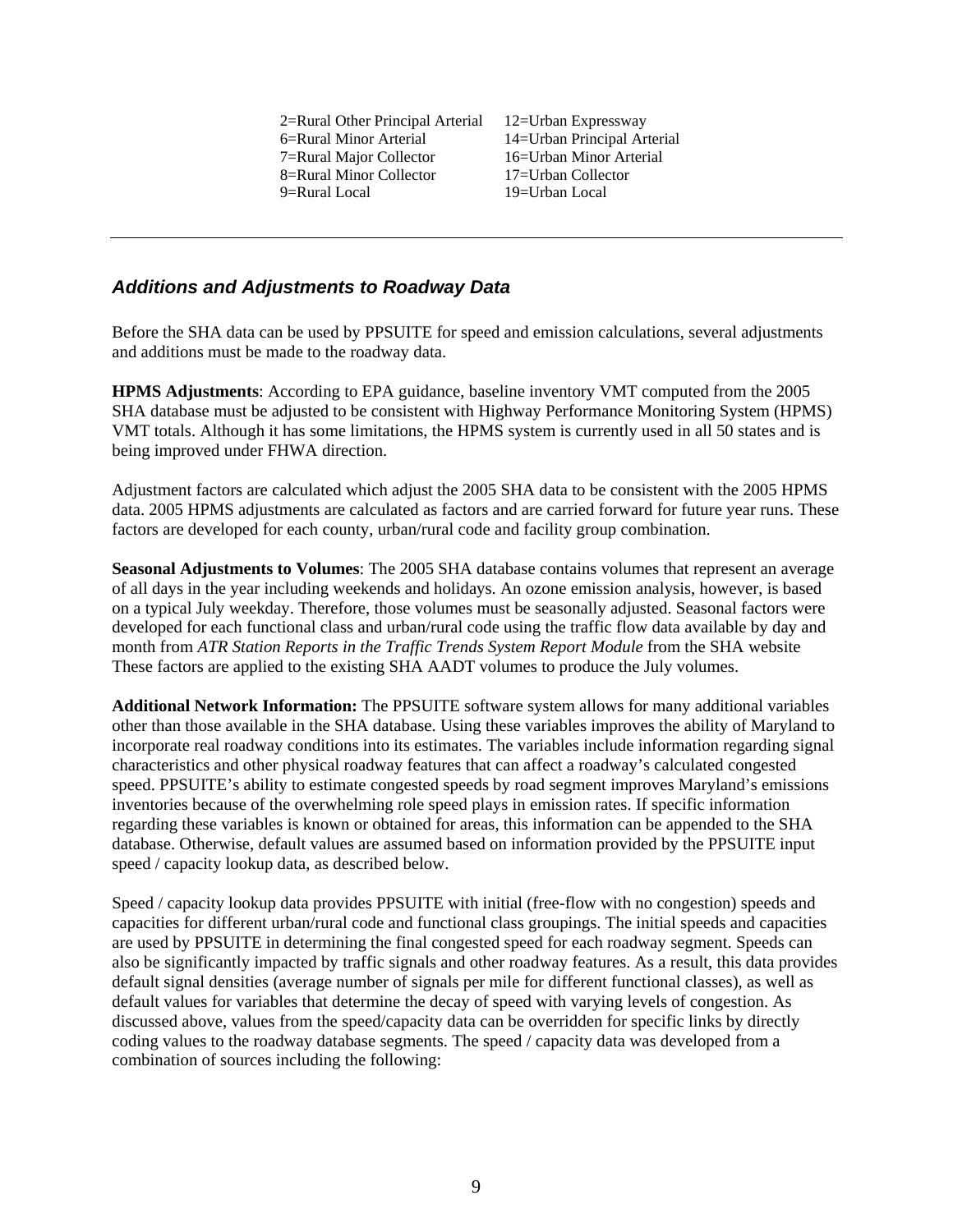- <span id="page-9-0"></span>1. Information contained in the 2000 Highway Capacity Manual
- 2. SHA information on speeds and signal densities
- 3. Engineering judgment

**24-hour Pattern Data**: Speeds and emissions vary considerably depending on the time of day (because of temperature) and traffic volumes, which may cause congestion. Therefore, it is important to estimate the pattern by which roadway volume varies by hour of the day. The 24-hour pattern data provides PPSUITE with information used to split the daily roadway segment volumes to each of the 24 hours in a day. Pattern data is in the form of a percentage of the daily volumes for each hour. Distributions are provided for each county and functional class grouping. This data was developed from the *Traffic Trends System Report Module* from the SHA website.

**Vehicle Type Pattern Data**: *Vehicle Type Mix* is a key input that has significant impacts on emissions. The vehicle mix data is used in combination with diesel sales fractions by MOBILE6.2 to develop a composite emission rate for all 28 output vehicle types. The vehicle mixes are input to PPSUITE as hourly distributions of vehicles by vehicle type.

The Vehicle Mix Pattern was based on Cecil County specific vehicle mixes from the 2005 SHA TMS database.

Basic emission rates may differ by vehicle type. These types are listed below in Figure 3.

| <b>MOBILE6.2 Input</b> |                  | <b>Composite Vehicle Classes</b>                        |  |
|------------------------|------------------|---------------------------------------------------------|--|
| 1.                     | LDV              | - Light-Duty Vehicles (Passenger Cars)                  |  |
| 2.                     | LDT <sub>1</sub> | - Light-Duty Trucks $1$ (<6,000 lbs)                    |  |
| 3.                     | LDT <sub>2</sub> | - Light-Duty Trucks 2 (<6,000 lbs, LVW=3,751-5,750)     |  |
| 4.                     | LDT3             | - Light-Duty Trucks $3(6,001-8,500$ lbs)                |  |
| 5.                     | LDT4             | - Light-Duty Trucks $4(6,001-8,500$ lbs, LVW $>5,751$ ) |  |
| 6.                     | HDV2B            | - Class 2b Heavy Duty Vehicles                          |  |
| 7.                     | HDV3             | - Class 3 Heavy Duty Vehicles                           |  |
| 8.                     | HDV4             | - Class 4 Heavy Duty Vehicles                           |  |
| 9.                     | HDV5             | - Class 5 Heavy Duty Vehicles                           |  |
| 10.                    | HDV <sub>6</sub> | - Class 6 Heavy Duty Vehicles                           |  |
| 11.                    | HDV7             | - Class 7 Heavy Duty Vehicles                           |  |
| 12.                    | HDV8A            | - Class 8a Heavy Duty Vehicles                          |  |
| 13.                    | HDV8B            | - Class 8b Heavy Duty Vehicles                          |  |
| 14.                    | <b>HDBS</b>      | - School Buses                                          |  |
| 15.                    | <b>HDBT</b>      | - Transit and Urban Buses                               |  |
| 16.                    | MC               | - Motorcycles                                           |  |
|                        |                  |                                                         |  |

**Figure 3 MOBILE6.2 Vehicle Classes**

MOBILE summary reports by vehicle type are also useful in knowing what kinds of vehicles generate emissions. The vehicle type pattern data is used by PPSUITE to divide the hourly roadway segment volumes to the sixteen MOBILE6.2 (MOBILE5 had eight) vehicle types. Similar to the 24-hour pattern data, this data contains percentage splits to each vehicle type for every hour of the day. The vehicle type pattern data was developed from several sources of information: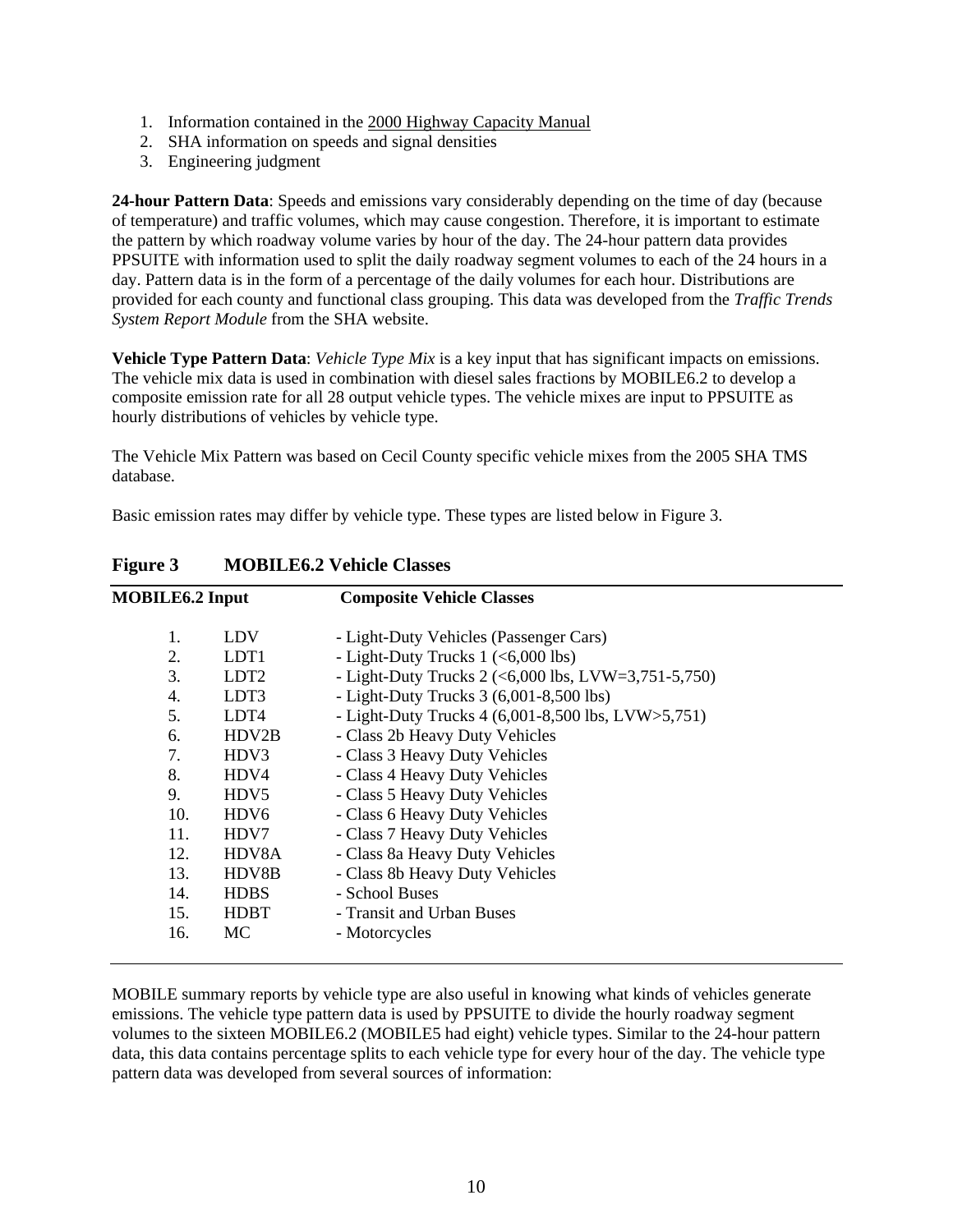- <span id="page-10-0"></span> Vehicle Mix Patterns for light-duty vehicles, heavy-duty vehicles, buses and motorcycles based on latest version of SHA's TMS database.
- $\blacksquare$  MOBILE6.2 default vehicle type break downs for the analysis year(s)

The vehicle type pattern data is developed for each county and functional class combination. Using the percentage volumes for light-duty vehicles, heavy-duty vehicles, buses and motorcycles by county, functional class grouping based on latest version of SHA's TMS database, the total roadway volume for any segment could be divided to these four vehicle type categories. However, these percentages do not yet enable volumes to be divided to each of the sixteen MOBILE6.2 vehicle types. As a result, MOBILE6.2 default vehicle type breakdowns are then used to divide the four categories, calculated above, to each specific MOBILE6.2 vehicle type. Note that the defaults used vary by analysis year; as a result, each forecast year will utilize a unique vehicle mix distribution. SHA hourly distributions for trucks and total traffic are then used to create vehicle type percentage breakdowns for each hour of the day.

**Vehicle Type Capacity Analysis Factors**: Vehicle type percentages are provided to the capacity analysis section of PPSUITE to adjust the speeds in response to trucks. That is, a given number of larger trucks take up more roadway space than a given number of cars, and this must be accounted for in the model. Capacity is adjusted based on the factors provided in this data. Values are developed from information in the 2000 Highway Capacity Manual and are specific to the various facility types.

#### *Producing Future Year Volumes*

Traffic growth forecasting plays a pivotal role in estimating future year emissions for the region. In the past, separate factors were derived for each county and highway functional class based on 1990-2002 HPMS VMT data. The factors were then applied to base year traffic volumes (in this case 2002) on each highway segment in the SHA network database. This inventory utilizes growth rates based on new 2005 HPMS VMT data.

The resulting forecasting system includes the development of VMT forecasts and growth rates for the total of 12 functional classifications including urban and rural area types for Cecil County. The forecasts use statistical relationships based on historic HPMS VMT trends. The following table summarizes the assumed projected growth of VMT for future analysis year.

| <b>Analysis</b><br>Year | <b>Total Growth</b><br><b>From 2002</b> | <b>Annualized Growth</b><br><b>From Previous</b><br><b>Analysis Year</b> |
|-------------------------|-----------------------------------------|--------------------------------------------------------------------------|
| 2002                    |                                         |                                                                          |
| 2009                    | 11.87%                                  | 1.70%                                                                    |

**Table 3 Cecil County VMT Growth Assumptions**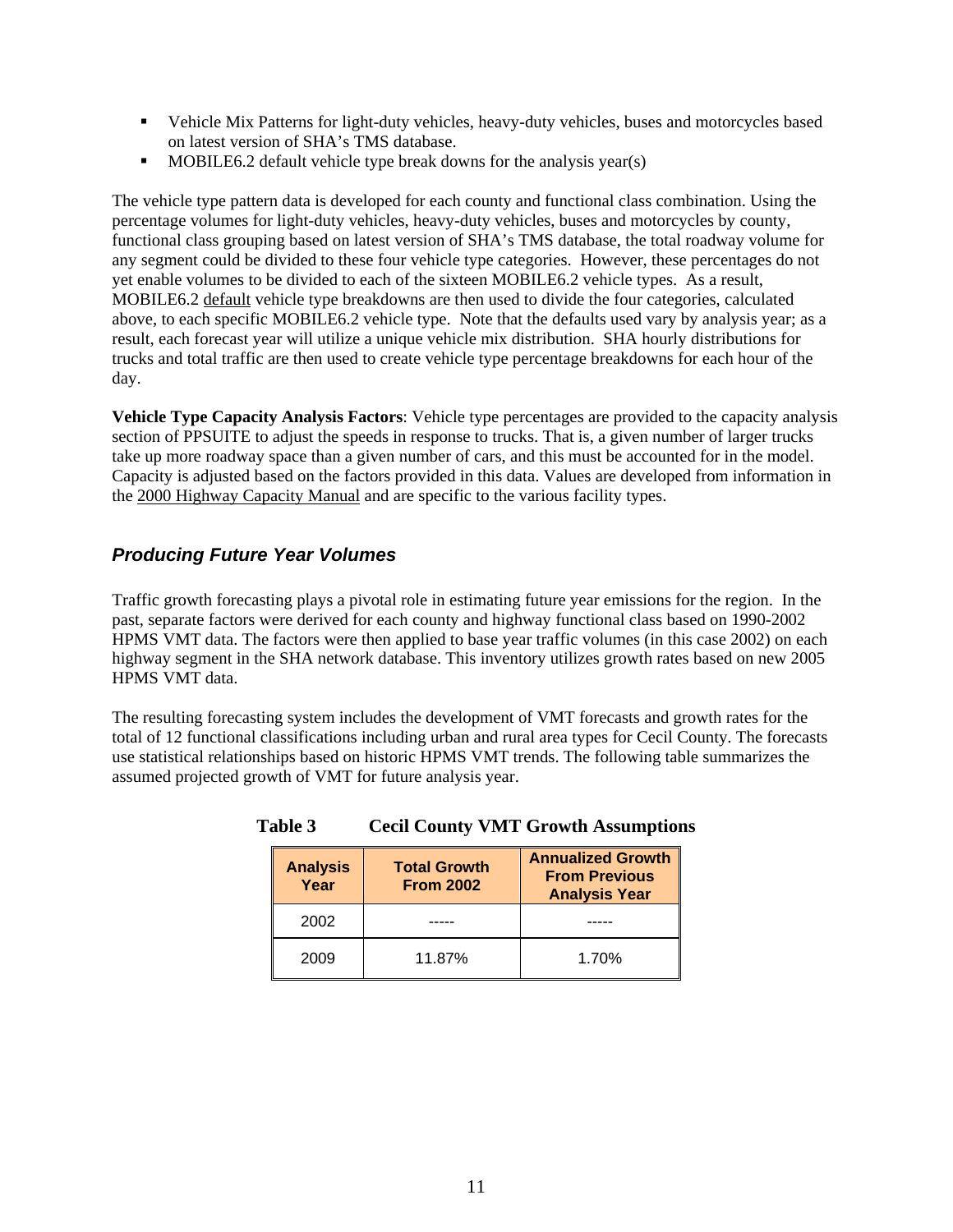### <span id="page-11-0"></span>**MOBILE6.2 INPUT DATA**

#### *Overview of Emission Rates*

 $\overline{a}$ 

Two major types of information are written into the MOBILE6.2 model by EPA: basic emission rates and travel weighting rates. EPA's Office of Mobile Sources obtains this information from a number of sources, including its new vehicle certification program, in-use vehicle random sample studies and special studies (including information from some state I/M programs). For more information on MOBILE, a user's guide and various documents (as well as the model itself) are available through EPA's website [www.epa.gov/otaq/mobile.htm.](http://www.epa.gov/otaq/mobile.htm)

Basic emission rates are those which are produced under very standardized conditions. The model then modifies (corrects and/or weights) these rates based on other model or input parameters. Rates are incorporated for model year and vehicle type. MOBILE also calculates the EPA-estimated increase in emissions rates as vehicles accumulate mileage.

In addition to exhaust emissions, evaporative VOC emission sources from gasoline-powered vehicles are also included<sup>[1](#page-11-0)</sup>:

- 1. Diurnal emissions (evaporated gasoline emissions generated by the rise in temperature over the course of a day when the vehicle is not being driven),
- 2. Hot soak emissions (evaporated gasoline emissions occurring after the end of a vehicle trip, due to the heating of the fuel, fuel lines, fuel vapors),
- 3. Running loss emissions (evaporated gasoline emissions occurring while a vehicle is driven, due to the heating of the fuel and fuel lines),
- 4. Resting loss emissions (small but continuous seepage and minor leakage of gasoline vapor through faulty connections, permeable hoses and other materials in the fuel system).

Evaporative emissions are very dependent on temperature and fuel volatility as well as vehicle model year.

Research has found that newer cars tend to be driven more. The model reflects this in the default mileage accumulation rates used by MOBILE6.2, which are combined with state-specific vehicle age distributions from registration data. The model also contains assumptions about trips per day and miles per day by age of the vehicle. This is important for exhaust emissions because these emissions are greater when the vehicle is not warmed up (cold start). Also, this information helps characterize evaporative emissions.

<sup>&</sup>lt;sup>1</sup> Some states use MOBILE to estimate refueling emissions (gasoline vapor emissions generated by the refueling of vehicles, where in the absence of controls the vapor in the vehicle fuel tank is displaced by the incoming liquid fuel and released to the atmosphere). Maryland includes these emissions in the area source inventory.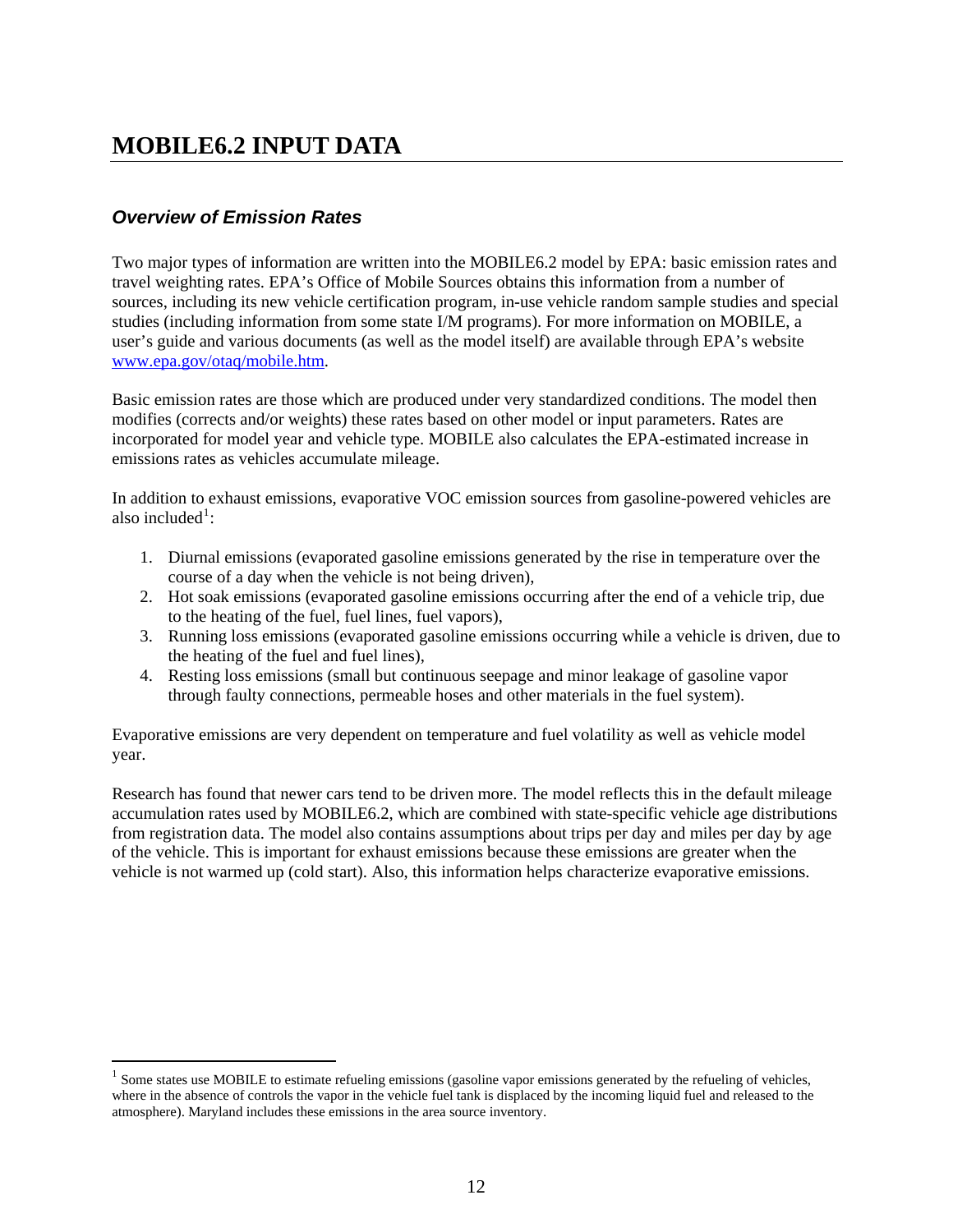#### <span id="page-12-0"></span>*Local Inputs to MOBILE6.2*

#### *Federal Programs*

 $\overline{a}$ 

Federal vehicle emissions control and fuel programs are incorporated into the MOBILE6.2 software. The programs include:

- The Federal Motor Vehicle Control Program (FMVCP) including the National Low Emission Vehicle Program (NLEV) and federal Tier II / Low Sulfur Fuel Program;
- **Emissions standards for medium and heavy duty vehicles in 2002, 2004 and 2007;**
- Stage II and Onboard Refueling Vapor Recovery  $\left($ ORVR $\right)^2$  $\right)^2$ .

A large number of inputs to MOBILE6.2 are needed to fully account for the numerous vehicle and environmental parameters that affect emissions including traffic flow characteristics (as determined from the PPSUITE software), vehicle descriptions, fuel parameters, inspection/maintenance program parameters, and environmental variables as shown in Figure 4. With some input parameters, MOBILE6.2 allows the user to choose default values, while others require area-specific inputs.



#### <span id="page-12-1"></span>**Figure 4 MOBILE6.2 Inputs**

<sup>2</sup> *Maryland considers emissions from refueling operations an area source category. While MOBILE6.2 is employed to calculate emissions factors for that source category, refueling emissions are not included in highway vehicle emissions estimations.*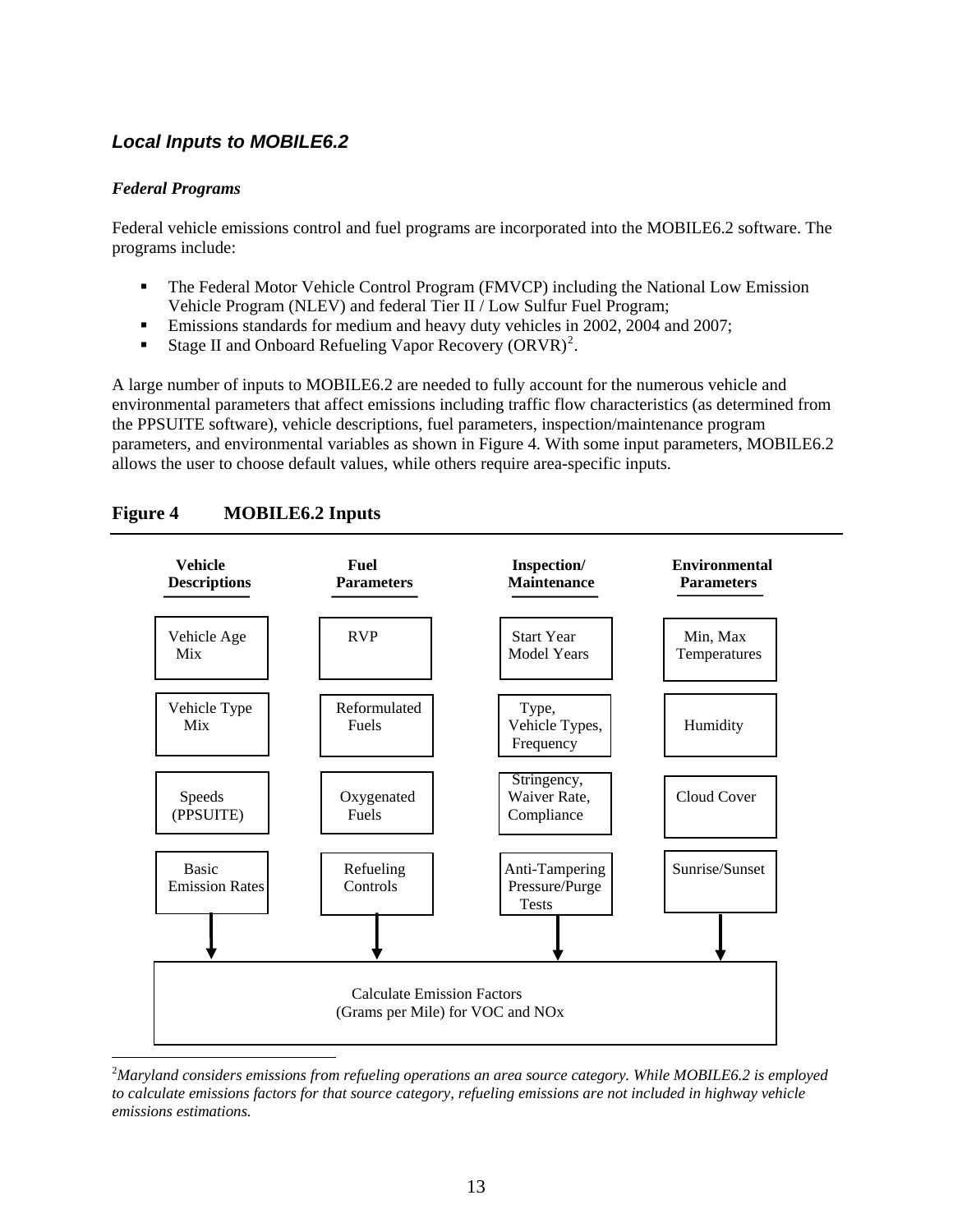For an emissions inventory, area-specific inputs are used for all of the items shown in [Figure 4,](#page-12-1) except for the basic emission rates, which are MOBILE6.2 defaults. In addition, Maryland uses the MOBILE6.2 default starts-per-day data and soak distributions that are used to calculate the number of starts in cold and hot start modes. EPA requires that the number of starts occurring per vehicle be determined from instrumented vehicle counts. Since such local data is not available, the MOBILE6.2 national defaults are used for the Maryland analyses. A vehicle will generate more emissions when it is first operated (cold start). It generates emissions at a different rate when it is stopped and then started again within a short period of time (hot start). Soak distributions are used to determine the time between when an engine is turned off to the next time it is restarted.

#### *Vehicle Descriptions*

*Vehicle Age Distributions* are input to MOBILE6.2 for Cecil County based on registered vehicles reflecting July 1 summer conditions. The data is obtained from the Maryland Motor Vehicle Administration's vehicle registration database. These distributions reflect the percentage of vehicles in the fleet up to 25 years old and are listed by the 16 MOBILE6.2 vehicle types. The Vehicle Type Mix for Cecil County was based on the latest version of SHA's TMS database. (See also the discussion of Vehicle Type Pattern Data in the next section). Speeds are discussed extensively in the next section.

Significant changes have occurred in the MOBILE6.2 model as compared to previous releases. Some of the information previously applied by the post processor after running MOBILE can now be input directly to the MOBILE6.2 model run. This includes information on the hourly distribution of VMT and the hourly speeds that occur during the day. Another important change in MOBILE6.2 is the influence of facility type on output emission factors. For example, MOBILE6.2 assumes that an average speed on a freeway results in a different emission factor than the same speed on an arterial roadway. Thus MOBILE6.2 is indirectly accounting for the accelerations and decelerations that typically occur on such roadways. MOBILE6.2 has four distinct facility types: Freeway, Arterial, Local, and Ramp. For any emission analysis, the input functional classes to be analyzed must be mapped to the above facility types. The following mapping scheme was used for the Maryland runs:

| <b>Maryland Functional Classes</b> | <b>MOBILE6.2 Facility Type</b> |
|------------------------------------|--------------------------------|
| 1.11.12                            | Freeway                        |
| 2,6,7,8,14,16,17                   | Arterial                       |
| 9.19                               | Local                          |

Since ramps are not directly represented within the SHA highway database information, it is assumed that 8% of the Freeway VMT is Ramp VMT. This is consistent with the recommendations provided in EPA's Technical Guidance on the Use of MOBILE6.2 for Emissions Inventory Preparation.

*Emission and Speed Relationships*. Of all the user-supplied input parameters, perhaps the most important is vehicle speed. Emissions of both VOC and NOx vary significantly with speed, but the relationships are not linear, as shown in Figure 5. While VOCs generally decrease as speed increases, NOx decreases only at the low speed range and increases steeply at higher speeds.

To obtain the best estimate of vehicle speeds, Cecil County uses the PPSUITE set of programs, whose primary function is to calculate speeds and to organize and simplify the handling of large amounts of data needed for calculating speeds and for preparing MOBILE6.2 input files.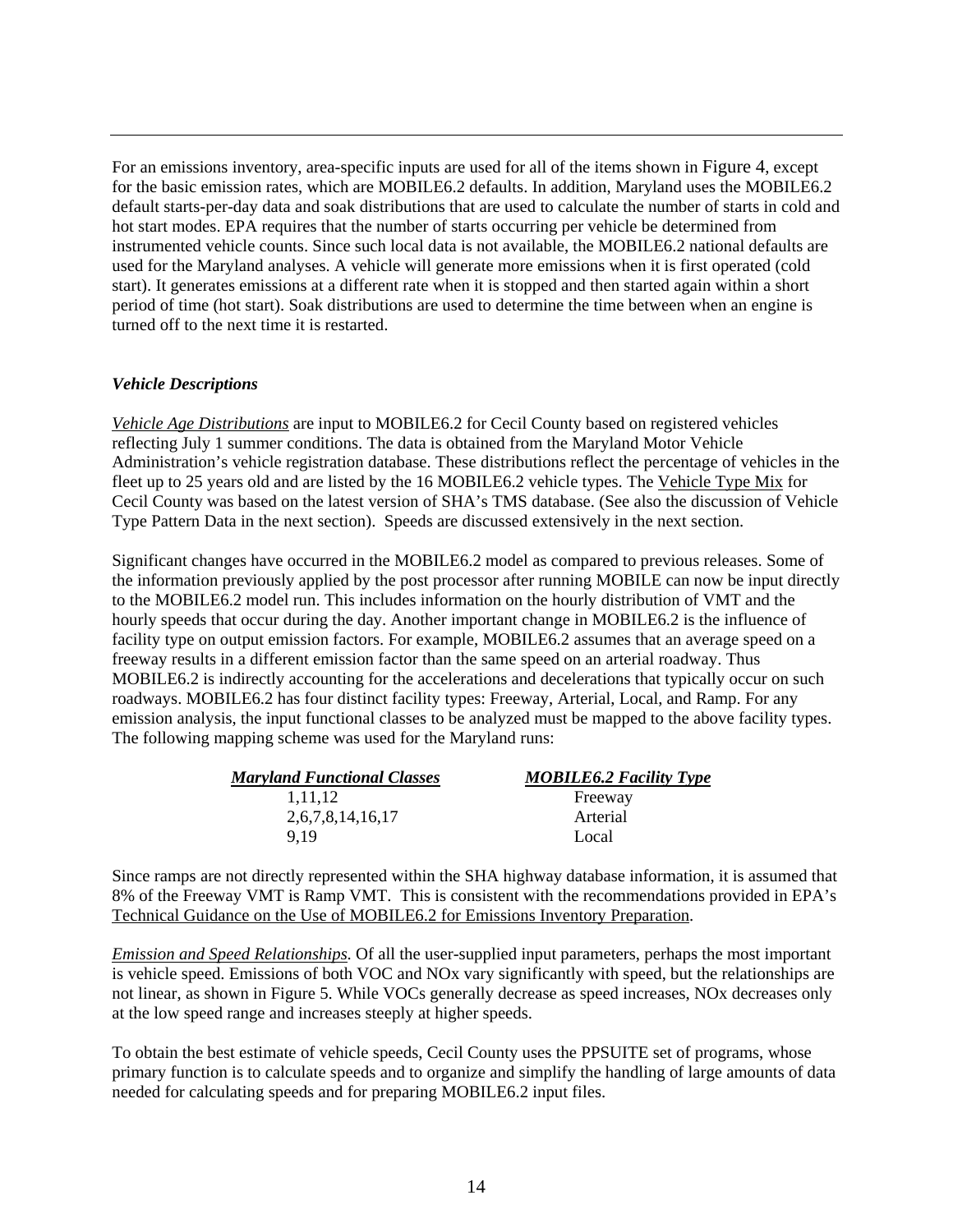<span id="page-14-0"></span>



#### *Fuel Parameters*

The same vehicle will produce different emissions using a different type of gasoline. Fuel control strategies can be powerful emission reduction mechanisms. An important variable in fuels for VOC emissions is its evaporability, measured by Reid Vapor Pressure.

MOBILE6.2 allows the user to choose among conventional, federal reformulated, oxygenated and low Reid Vapor Pressure (RVP) gasoline. Maryland chooses the MOBILE6.2 inputs appropriate to the year, season, and control strategy for the area being modeled. Cecil County uses reformulated gasoline with a RVP of 6.8.

MOBILE6.2 also allows users to calculate refueling emissions, the emissions created when vehicles are refueled at service stations. Maryland includes refueling emissions in its area source inventory and not in its highway vehicle inventory.

#### *Vehicle Emission Inspection/Maintenance Parameters (VEIP)*

MOBILE6.2 allows users to vary inputs depending on the I/M program in place for the particular analysis year. The inputs include:

- **program start year**
- **stringency level**
- first and last model years subject to the program
- waiver rates
- **compliance rates**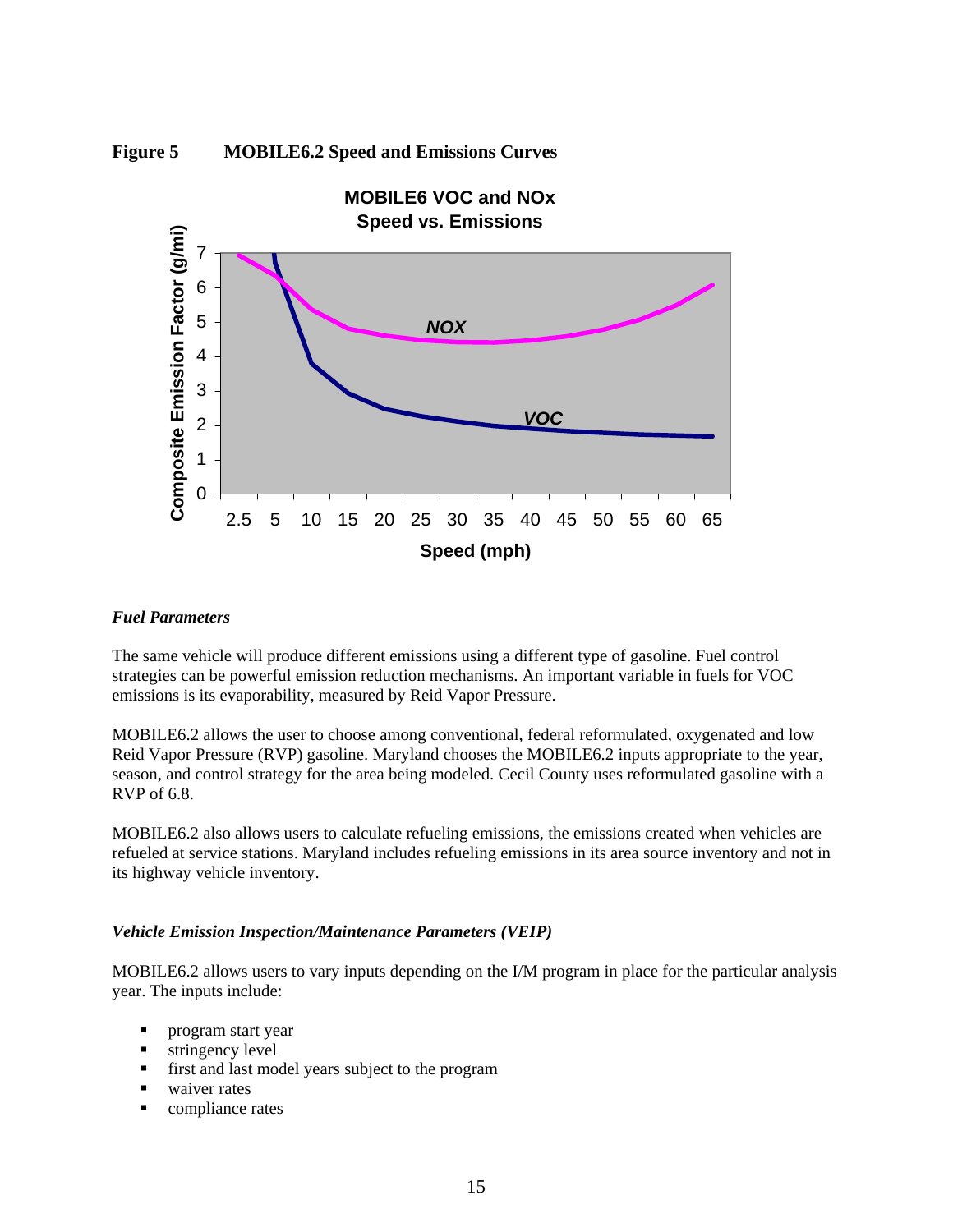- <span id="page-15-0"></span>**Perogram type (test-only, test-and-repair, etc.) and effectiveness**
- **Figure** frequency of inspection (annual, biennial)
- vehicle type coverage
- test type (idle, loaded, etc.)
- **pass/fail standards or "cutpoints"**
- technician training program

The VEIP program parameters used in the current emissions analysis is summarized in Table 4 below:

| <b>Model Years</b>                                          | <b>Program Parameters</b> |
|-------------------------------------------------------------|---------------------------|
| 1996 & newer                                                | <b>OBDII</b>              |
| 1977-1983 (Light-Duty)<br>1977-2050 (Heavy-Duty up to 26k#) | Idle                      |
| 1984-1995                                                   | <b>IM240</b>              |
| 1977-1983                                                   | A TP                      |

#### **Table 4 Summary of VEIP Program Parameters**

Some cutpoints (the emissions at which vehicles are failed) are contained in MOBILE6.2, while others must be put in by the model user. Maryland uses the parameters specific for the geographic area and year for which the modeling is being performed.

#### *Environmental Parameters*

Evaporative emissions are influenced significantly by the temperatures of the surrounding air. Hourly temperature, absolute humidity and barometric pressure assumptions have been compiled for Cecil County based on information from the National Weather Service's meteorological stations. A summary of the weather data inputs used for the emissions inventory is shown in Table 5 and also the detailed MOBILE6.2 input file is attached with the submission.

| <b>Weather Data</b>        | Data Used                                                                                                                                          |
|----------------------------|----------------------------------------------------------------------------------------------------------------------------------------------------|
| <b>Hourly Temperatures</b> | 76.24 78.51 80.13 81.28 81.72 82.23 82.32 81.96 81.49 80.80 80.71 79.56<br>77.90 76.39 75.12 74.43 74.08 74.07 73.59 73.44 73.09 72.67 72.54 74.12 |
| <b>Relative Humidity</b>   | 87.34 81.90 77.17 74.69 74.53 73.67 72.83 73.10 74.00 73.87 74.10 76.87<br>80.27 84.67 87.63 88.90 90.41 91.00 91.38 92.62 91.73 92.30 92.33 91.77 |
| <b>Barometric Pressure</b> | 29.99                                                                                                                                              |
| Cloud Cover                | M6 Default<br>$(0\%)$                                                                                                                              |
| Peak Sun                   | M6 Default                                                                                                                                         |
| Sunrise / Sunset           | M6 Default<br>(69)                                                                                                                                 |

**Table 5 Summary of Weather Data**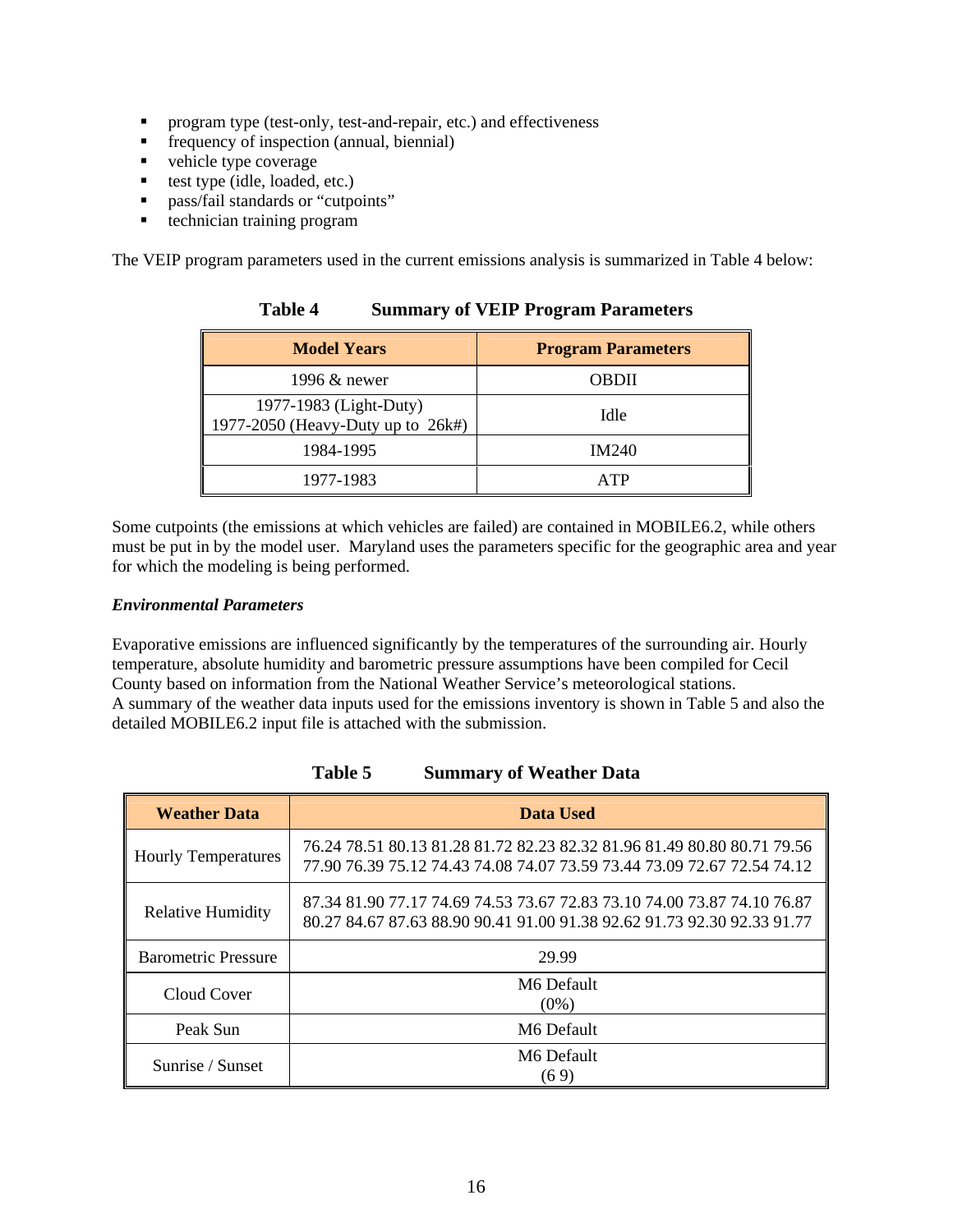## <span id="page-16-0"></span>**SPEED/EMISSION ESTIMATION PROCEDURE**

The previous sections have summarized the input data used for computing speeds and emission rates for the Cecil County non-attainment area. This section explains how PPSUITE and MOBILE6.2 use that input data to produce emission estimates. Figure 6 on the following page summarizes PPSUITE's analysis procedure used for each of the nearly 15,000 roadway links in the region.

Producing an emissions inventory with PPSUITE requires a process of disaggregation and aggregation. Data is available and used on a very small scale  $-$  individual  $\frac{1}{2}$  mile roadway segments for each of the 24 hours of the day. This data needs to first be aggregated into categories so that a reasonable number of MOBILE6.2 scenarios can be run, and then further aggregated and/or re-sorted into summary information that is useful for emission inventory reporting.

One of the major enhancements of MOBILE6.2 is the increased detail of traffic that can be input to the emissions model. The PPSUITE post processor calculates hourly speeds for each roadway segment. Since previous versions of MOBILE only allowed one average speed as input for each scenario, the postprocessed speeds had to be aggregated and run through MOBILE with scenarios representing four separate time periods. MOBILE6.2 allows for direct input of the 24 hourly speeds as well as options to account for each link's speed separately. These added features utilize the full extent of the information output from the speed processing programs and provide for more accurate emission estimates of the available traffic data.

#### *Volume/VMT Development*

Before speeds can be calculated and MOBILE6.2 run, volumes acquired from SHA data must be adjusted and disaggregated. Such adjustments include factoring to future years, seasonal adjustments, and disaggregating daily volumes to each hour of the day and to each of the sixteen MOBILE6.2 vehicle types.

**Future Year Volumes**: The SHA database contains up-to-date current year volumes. However, to produce inventory forecasts, emission budgets, and conduct conformity analyses, these volumes must be factored to the year being analyzed. The historical growth factors have been prepared for each county and functional class grouping based on 2005 HPMS VMT. These growth factors are applied to the base year 2005 SHA volumes to obtain future year estimates that can be utilized by PPSUITE.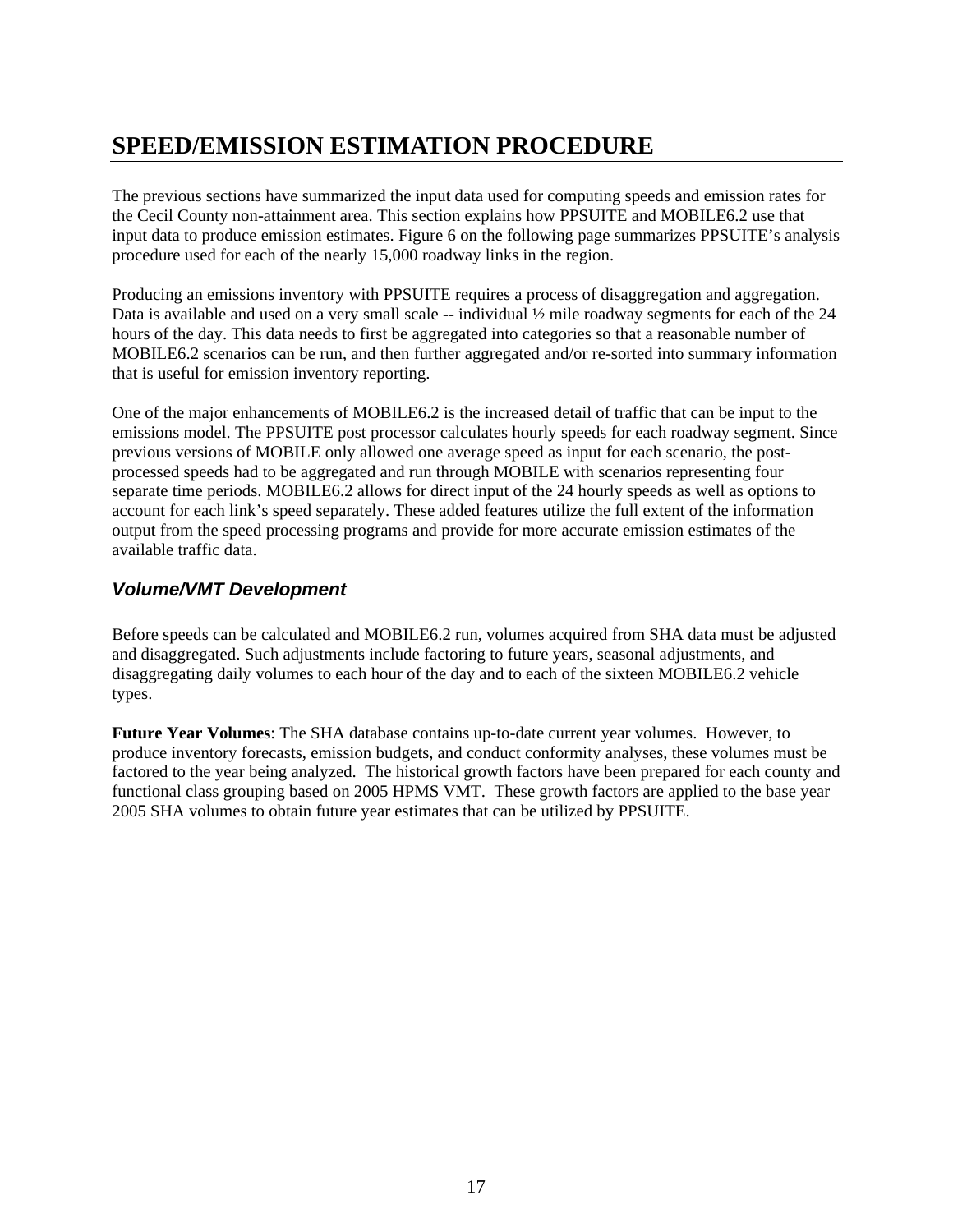

#### <span id="page-17-0"></span>**Figure 6 PPSUITE Speed/Emission Estimation Procedure**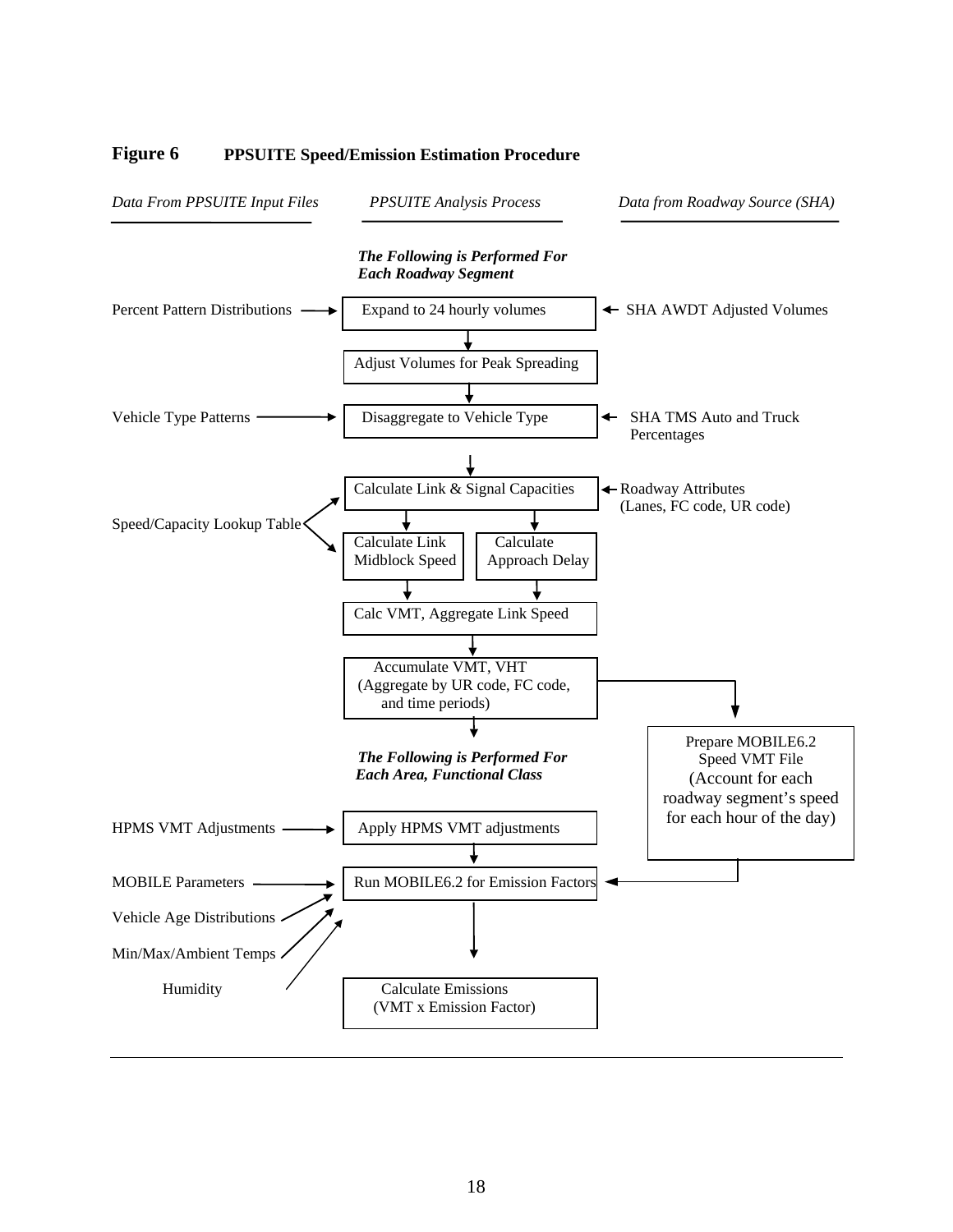<span id="page-18-0"></span>**Seasonal Adjustments**: PPSUITE takes the input daily volumes from SHA which represent AADT and seasonally adjusts the volumes to an average weekday in July. This adjustment utilizes factors developed for each functional class and urban/rural code. The above factors are coded into ASCII files, which are input to PPSUITE in the format shown in **Figure 7**. VMT can then be calculated for each link using the adjusted weekday volumes.

|   | County Value) |       |                         |
|---|---------------|-------|-------------------------|
|   |               |       | <b>Functional Class</b> |
| 7 | 1             | 1.070 | <b>Seasonal Factors</b> |
| 7 | 2             | 1.098 |                         |
| 7 | 6             | 1.098 |                         |
| 7 | 7             | 1.098 |                         |
| 7 | 8             | 1.098 |                         |
| 7 | 9             | 1.098 |                         |
| 7 | 11            | 1.078 | Separate fields with    |
| 7 | 12            | 1.078 | spaces NOT tabs         |
| 7 | 14            | 1.092 |                         |
| 7 | 16            | 1.092 |                         |
| 7 | 17            | 1.092 |                         |
| 7 | 19            | 1.092 |                         |

#### **Figure 7 Sample Summer Seasonal Factor File**

**Disaggregation to 24 Hours:** After seasonally adjusting the link volume, the volume is split to each hour of the day. This allows for more accurate speed calculations (effects of congested hours) and allows PPSUITE to prepare the hourly VMT and speeds for input to the MOBILE6.2 model.

After dividing the daily volumes to each hour of the day, PPSUITE identifies hours that are unreasonably congested. For those hours, PPSUITE then spreads a portion of the volume to other hours within the same peak period, thereby approximating the "peak spreading" that normally occurs in such over-capacity conditions.

**Disaggregation to Vehicle Type**: EPA requires VMT estimates to be prepared by vehicle type, reflecting specific local characteristics. As a result, for Cecil County's emission inventory runs, the hourly volumes are disaggregated to the sixteen MOBILE6.2 vehicle types based on SHA class count data and TMS database in combination with MOBILE6.2 defaults. The hourly volumes by four vehicle categories are contained in the vehicle pattern file which is an ASCII file with free format. A sample of the vehicle mix file is provided in Figure 8.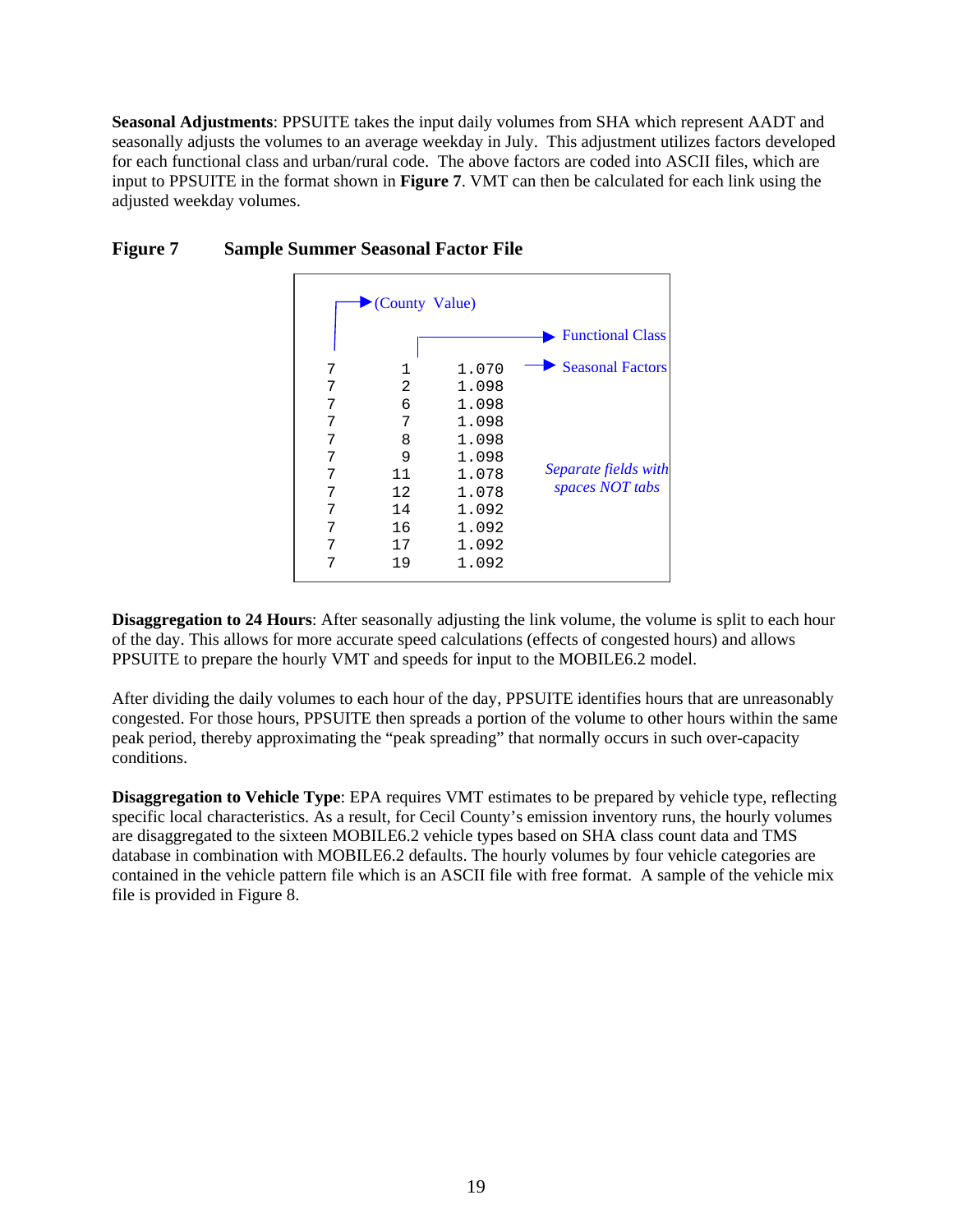### **Figure 8 Sample Vehicle Mix File**

<span id="page-19-0"></span>

|                  |               | <b>County</b>       |               |               |               |               |                              |              |                                                      |               |               |               |               |               |               |               |               |               |               |               |               |               |               |               |
|------------------|---------------|---------------------|---------------|---------------|---------------|---------------|------------------------------|--------------|------------------------------------------------------|---------------|---------------|---------------|---------------|---------------|---------------|---------------|---------------|---------------|---------------|---------------|---------------|---------------|---------------|---------------|
|                  | Facility Type |                     |               |               |               |               |                              |              |                                                      |               |               |               |               |               |               |               |               |               |               |               |               |               |               |               |
|                  |               |                     |               |               |               |               |                              |              | <b>Vehicle Mix Fractions by 24 Hour Time Periods</b> |               |               |               |               |               |               |               |               |               |               |               |               |               |               |               |
|                  | Vehicle Type  |                     |               |               |               |               |                              |              |                                                      |               |               |               |               |               |               |               |               |               |               |               |               |               |               |               |
|                  |               |                     |               |               |               |               |                              |              |                                                      |               |               |               |               |               |               |               |               |               |               |               |               |               |               |               |
|                  | 1             | 2                   | 3             | 4             | 5             | 6             | 7                            | 8            | 9                                                    | 10            | 11            | 12            | 13            | 14            | 15            | 16            | 17            | 18            | 19            | 20            | 21            | 22            | 23            | 24            |
| 711              | 0.47          | 0.47                | 0.47          | 0.47          | 0.47          | 0.47          | 0.47                         | 0.47         | 0.47                                                 | 0.47          | 0.47          | 0.47          | 0.47          | 0.47          | 0.47          | 0.47          | 0.47          | 0.47          | 0.47          | 0.47          | 0.47          | 0.47          | 0.47          | 0.47          |
| 712<br>7 1 3     | 72.43<br>0.65 | 72.43<br>0.65       | 72.43<br>0.65 | 72.43<br>0.65 | 72.43<br>0.65 | 72.43<br>0.65 | 72.43 72.43<br>$0.65$ 0.65   |              | 72.43<br>0.65                                        | 72.43<br>0.65 | 72.43<br>0.65 | 72.43<br>0.65 | 72.43<br>0.65 | 72.43<br>0.65 | 72.43<br>0.65 | 72.43<br>0.65 | 72.43<br>0.65 | 72.43<br>0.65 | 72.43<br>0.65 | 72.43<br>0.65 | 72.43<br>0.65 | 72.43<br>0.65 | 72.43<br>0.65 | 72.43<br>0.65 |
| 7 1 4            | 26.45         | 26.45               | 26.45         | 26.45         | 26.45         | 26.45         | 26.45 26.45                  |              | 26.45                                                | 26.45         | 26.45         | 26.45         | 26.45         | 26.45         | 26.45         | 26.45         | 26.45         | 26.45         | 26.45         | 26.45         | 26.45         | 26.45         | 26.45         | 26.45         |
| 721              | 0.54          | 0.54                | 0.54          | 0.54          | 0.54          | 0.54          | $0.54$ 0.54                  |              | 0.54                                                 | 0.54          | 0.54          | 0.54          | 0.54          | 0.54          | 0.54          | 0.54          | 0.54          | 0.54          | 0.54          | 0.54          | 0.54          | 0.54          | 0.54          | 0.54          |
| 722              | 82.66         | 82.66               | 82.66         | 82.66         | 82.66         | 82.66         | 82.66 82.66                  |              | 82.66                                                | 82.66         | 82.66         | 82.66         | 82.66         | 82.66         | 82.66         | 82.66         | 82.66         | 82.66         | 82.66         | 82.66         | 82.66         | 82.66         | 82.66         | 82.66         |
| 723              | 0.41          | 0.41                | 0.41          | 0.41          | 0.41          | 0.41          | $0.41$ $0.41$                |              | 0.41                                                 | 0.41          | 0.41          | 0.41          | 0.41          | 0.41          | 0.41          | 0.41          | 0.41          | 0.41          | 0.41          | 0.41          | 0.41          | 0.41          | 0.41          | 0.41          |
| 724              | 16.39         | 16.39               | 16.39         | 16.39         | 16.39         | 16.39         | 16.39 16.39                  |              | 16.39                                                | 16.39         | 16.39         | 16.39         | 16.39         | 16.39         | 16.39         | 16.39         | 16.39         | 16.39         | 16.39         | 16.39         | 16.39         | 16.39         | 16.39         | 16.39         |
| 761<br>762       | 0.57<br>87.23 | 0.57<br>87.23       | 0.57<br>87.23 | 0.57<br>87.23 | 0.57<br>87.23 | 0.57<br>87.23 | $0.57$ 0.57<br>87.23 87.23   |              | 0.57<br>87.23                                        | 0.57<br>87.23 | 0.57<br>87.23 | 0.57<br>87.23 | 0.57<br>87.23 | 0.57<br>87.23 | 0.57<br>87.23 | 0.57<br>87.23 | 0.57<br>87.23 | 0.57<br>87.23 | 0.57<br>87.23 | 0.57<br>87.23 | 0.57<br>87.23 | 0.57<br>87.23 | 0.57<br>87.23 | 0.57<br>87.23 |
| 7 6 3            | 0.29          | 0.29                | 0.29          | 0.29          | 0.29          | 0.29          | $0.29$ $0.29$                |              | 0.29                                                 | 0.29          | 0.29          | 0.29          | 0.29          | 0.29          | 0.29          | 0.29          | 0.29          | 0.29          | 0.29          | 0.29          | 0.29          | 0.29          | 0.29          | 0.29          |
| 764              | 11.91         | 11.91               |               | 11.91 11.91   | 11.91         | 11.91         | 11.91 11.91                  |              | 11.91                                                | 11.91         | 11.91         | 11.91         | 11.91         | 11.91         | 11.91         | 11.91         | 11.91         | 11.91         | 11.91         | 11.91         | 11.91         | 11.91         | 11.91         | 11.91         |
| 771              | 0.60          | 0.60                | 0.60          | 0.60          | 0.60          | 0.60          | 0.60 0.60                    |              | 0.60                                                 | 0.60          | 0.60          | 0.60          | 0.60          | 0.60          | 0.60          | 0.60          | 0.60          | 0.60          | 0.60          | 0.60          | 0.60          | 0.60          | 0.60          | 0.60          |
| 772              | 91.90         | 91.90               | 91.90         | 91.90         | 91.90         | 91.90         | 91.90 91.90                  |              | 91.90                                                | 91.90         | 91.90         | 91.90         | 91.90         | 91.90         | 91.90         | 91.90         | 91.90         | 91.90         | 91.90         | 91.90         | 91.90         | 91.90         | 91.90         | 91.90         |
| 773              | 0.18          | 0.18                | 0.18          | 0.18          | 0.18          | 0.18          | $0.18$ $0.18$                |              | 0.18                                                 | 0.18          | 0.18          | 0.18          | 0.18          | 0.18          | 0.18          | 0.18          | 0.18          | 0.18          | 0.18          | 0.18          | 0.18          | 0.18          | 0.18          | 0.18          |
| 7 7 4<br>781     | 7.32<br>0.60  | 7.32<br>0.60        | 7.32<br>0.60  | 7.32<br>0.60  | 7.32<br>0.60  | 7.32<br>0.60  | 7.32 7.32<br>0.60            | 0.60         | 7.32<br>0.60                                         | 7.32<br>0.60  | 7.32<br>0.60  | 7.32<br>0.60  | 7.32<br>0.60  | 7.32<br>0.60  | 7.32<br>0.60  | 7.32<br>0.60  | 7.32<br>0.60  | 7.32<br>0.60  | 7.32<br>0.60  | 7.32<br>0.60  | 7.32<br>0.60  | 7.32<br>0.60  | 7.32<br>0.60  | 7.32<br>0.60  |
| 782              | 91.90         | 91.90               | 91.90         | 91.90         | 91.90         | 91.90         | 91.90 91.90                  |              | 91.90                                                | 91.90         | 91.90         | 91.90         | 91.90         | 91.90         | 91.90         | 91.90         | 91.90         | 91.90         | 91.90         | 91.90         | 91.90         | 91.90         | 91.90         | 91.90         |
| 783              | 0.18          | 0.18                | 0.18          | 0.18          | 0.18          | 0.18          | $0.18$ $0.18$                |              | 0.18                                                 | 0.18          | 0.18          | 0.18          | 0.18          | 0.18          | 0.18          | 0.18          | 0.18          | 0.18          | 0.18          | 0.18          | 0.18          | 0.18          | 0.18          | 0.18          |
| 784              | 7.32          | 7.32                | 7.32          | 7.32          | 7.32          | 7.32          | 7.32 7.32                    |              | 7.32                                                 | 7.32          | 7.32          | 7.32          | 7.32          | 7.32          | 7.32          | 7.32          | 7.32          | 7.32          | 7.32          | 7.32          | 7.32          | 7.32          | 7.32          | 7.32          |
| 791              | 0.60          | 0.60                | 0.60          | 0.60          | 0.60          | 0.60          | 0.60                         | 0.60         | 0.60                                                 | 0.60          | 0.60          | 0.60          | 0.60          | 0.60          | 0.60          | 0.60          | 0.60          | 0.60          | 0.60          | 0.60          | 0.60          | 0.60          | 0.60          | 0.60          |
| 792              | 91.90<br>0.18 | 91.90               | 91.90<br>0.18 | 91.90         | 91.90         | 91.90         | 91.90 91.90                  |              | 91.90                                                | 91.90         | 91.90         | 91.90         | 91.90         | 91.90<br>0.18 | 91.90<br>0.18 | 91.90         | 91.90         | 91.90<br>0.18 | 91.90<br>0.18 | 91.90         | 91.90         | 91.90<br>0.18 | 91.90<br>0.18 | 91.90<br>0.18 |
| 793<br>794       | 7.32          | 0.18<br>7.32        | 7.32          | 0.18<br>7.32  | 0.18<br>7.32  | 0.18<br>7.32  | $0.18$ $0.18$<br>7.32 7.32   |              | 0.18<br>7.32                                         | 0.18<br>7.32  | 0.18<br>7.32  | 0.18<br>7.32  | 0.18<br>7.32  | 7.32          | 7.32          | 0.18<br>7.32  | 0.18<br>7.32  | 7.32          | 7.32          | 0.18<br>7.32  | 0.18<br>7.32  | 7.32          | 7.32          | 7.32          |
| 7 11 1           | 0.46          | 0.46                | 0.46          | 0.46          | 0.46          | 0.46          | $0.46$ 0.46                  |              | 0.46                                                 | 0.46          | 0.46          | 0.46          | 0.46          | 0.46          | 0.46          | 0.46          | 0.46          | 0.46          | 0.46          | 0.46          | 0.46          | 0.46          | 0.46          | 0.46          |
| 7 11 2           | 70.10         | 70.10               | 70.10         | 70.10         | 70.10         | 70.10         | 70.10 70.10                  |              | 70.10                                                | 70.10         | 70.10         | 70.10         | 70.10         | 70.10         | 70.10         | 70.10         | 70.10         | 70.10         | 70.10         | 70.10         | 70.10         | 70.10         | 70.10         | 70.10         |
| 7 11 3           | 0.71          | 0.71                | 0.71          | 0.71          | 0.71          | 0.71          | $0.71$ $0.71$                |              | 0.71                                                 | 0.71          | 0.71          | 0.71          | 0.71          | 0.71          | 0.71          | 0.71          | 0.71          | 0.71          | 0.71          | 0.71          | 0.71          | 0.71          | 0.71          | 0.71          |
| 7 11 4           | 28.73         | 28.73               | 28.73         | 28.73         | 28.73         | 28.73         | 28.73 28.73                  |              | 28.73                                                | 28.73         | 28.73         | 28.73         | 28.73         | 28.73         | 28.73         | 28.73         | 28.73         | 28.73         | 28.73         | 28.73         | 28.73         | 28.73         | 28.73         | 28.73         |
| 7 12 1<br>7 12 2 | 0.61          | 0.61<br>93.37 93.37 | 0.61<br>93.37 | 0.61<br>93.37 | 0.61<br>93.37 | 0.61<br>93.37 | $0.61$ $0.61$<br>93.37 93.37 |              | 0.61<br>93.37                                        | 0.61<br>93.37 | 0.61<br>93.37 | 0.61<br>93.37 | 0.61<br>93.37 | 0.61<br>93.37 | 0.61<br>93.37 | 0.61<br>93.37 | 0.61<br>93.37 | 0.61<br>93.37 | 0.61<br>93.37 | 0.61<br>93.37 | 0.61<br>93.37 | 0.61<br>93.37 | 0.61<br>93.37 | 0.61<br>93.37 |
| 7 12 3           | 0.15          | 0.15                | 0.15          | 0.15          | 0.15          | 0.15          | $0.15$ $0.15$                |              | 0.15                                                 | 0.15          | 0.15          | 0.15          | 0.15          | 0.15          | 0.15          | 0.15          | 0.15          | 0.15          | 0.15          | 0.15          | 0.15          | 0.15          | 0.15          | 0.15          |
| 7 12 4           | 5.87          | 5.87                | 5.87          | 5.87          | 5.87          | 5.87          | 5.87                         | 5.87         | 5.87                                                 | 5.87          | 5.87          | 5.87          | 5.87          | 5.87          | 5.87          | 5.87          | 5.87          | 5.87          | 5.87          | 5.87          | 5.87          | 5.87          | 5.87          | 5.87          |
| 7 14 1           | 0.60          | 0.60                | 0.60          | 0.60          | 0.60          | 0.60          | 0.60                         | 0.60         | 0.60                                                 | 0.60          | 0.60          | 0.60          | 0.60          | 0.60          | 0.60          | 0.60          | 0.60          | 0.60          | 0.60          | 0.60          | 0.60          | 0.60          | 0.60          | 0.60          |
| 7 14 2           | 92.53         | 92.53               | 92.53         | 92.53         | 92.53         | 92.53         | 92.53 92.53                  |              | 92.53                                                | 92.53         | 92.53         | 92.53         | 92.53         | 92.53         | 92.53         | 92.53         | 92.53         | 92.53         | 92.53         | 92.53         | 92.53         | 92.53         | 92.53         | 92.53         |
| 7 14 3           | 0.17          | 0.17                | 0.17          | 0.17          | 0.17          | 0.17          | 0.17                         | 0.17         | 0.17                                                 | 0.17          | 0.17          | 0.17          | 0.17          | 0.17          | 0.17          | 0.17          | 0.17          | 0.17          | 0.17          | 0.17          | 0.17          | 0.17          | 0.17          | 0.17          |
| 7 14 4<br>7 16 1 | 6.70<br>0.60  | 6.70<br>0.60        | 6.70<br>0.60  | 6.70<br>0.60  | 6.70<br>0.60  | 6.70<br>0.60  | 6.70<br>0.60                 | 6.70<br>0.60 | 6.70<br>0.60                                         | 6.70<br>0.60  | 6.70<br>0.60  | 6.70<br>0.60  | 6.70<br>0.60  | 6.70<br>0.60  | 6.70<br>0.60  | 6.70<br>0.60  | 6.70<br>0.60  | 6.70<br>0.60  | 6.70<br>0.60  | 6.70<br>0.60  | 6.70<br>0.60  | 6.70<br>0.60  | 6.70<br>0.60  | 6.70<br>0.60  |
| 7 16 2           | 91.81         | 91.81               | 91.81 91.81   |               | 91.81         | 91.81         | 91.81 91.81                  |              | 91.81                                                | 91.81         | 91.81         | 91.81         | 91.81         | 91.81         | 91.81         | 91.81         | 91.81         | 91.81         | 91.81         | 91.81         | 91.81         | 91.81         | 91.81         | 91.81         |
| 7 16 3           | 0.18          | 0.18                | 0.18          | 0.18          | 0.18          | 0.18          | $0.18$ $0.18$                |              | 0.18                                                 | 0.18          | 0.18          | 0.18          | 0.18          | 0.18          | 0.18          | 0.18          | 0.18          | 0.18          | 0.18          | 0.18          | 0.18          | 0.18          | 0.18          | 0.18          |
| 7 16 4           | 7.41          | 7.41                | 7.41          | 7.41          | 7.41          | 7.41          | 7.41 7.41                    |              | 7.41                                                 | 7.41          | 7.41          | 7.41          | 7.41          | 7.41          | 7.41          | 7.41          | 7.41          | 7.41          | 7.41          | 7.41          | 7.41          | 7.41          | 7.41          | 7.41          |
| 7 17 1           | 0.61          | 0.61                | 0.61          | 0.61          | 0.61          | 0.61          | $0.61$ $0.61$                |              | 0.61                                                 | 0.61          | 0.61          | 0.61          | 0.61          | 0.61          | 0.61          | 0.61          | 0.61          | 0.61          | 0.61          | 0.61          | 0.61          | 0.61          | 0.61          | 0.61          |
| 7 17 2           | 92.78         | 92.78               | 92.78 92.78   |               | 92.78         | 92.78         | 92.78 92.78                  |              | 92.78                                                | 92.78         | 92.78         | 92.78         | 92.78         | 92.78         | 92.78         | 92.78         | 92.78         | 92.78         | 92.78         | 92.78         | 92.78         | 92.78         | 92.78         | 92.78         |
| 7 17 3<br>7 17 4 | 0.16<br>6.45  | 0.16<br>6.45        | 0.16<br>6.45  | 0.16<br>6.45  | 0.16<br>6.45  | 0.16<br>6.45  | $0.16$ $0.16$<br>6.45        | 6.45         | 0.16<br>6.45                                         | 0.16<br>6.45  | 0.16<br>6.45  | 0.16<br>6.45  | 0.16<br>6.45  | 0.16<br>6.45  | 0.16<br>6.45  | 0.16<br>6.45  | 0.16<br>6.45  | 0.16<br>6.45  | 0.16<br>6.45  | 0.16<br>6.45  | 0.16<br>6.45  | 0.16<br>6.45  | 0.16<br>6.45  | 0.16<br>6.45  |
| 7 19 1           | 0.61          | 0.61                | 0.61          | 0.61          | 0.61          | 0.61          | 0.61                         | 0.61         | 0.61                                                 | 0.61          | 0.61          | 0.61          | 0.61          | 0.61          | 0.61          | 0.61          | 0.61          | 0.61          | 0.61          | 0.61          | 0.61          | 0.61          | 0.61          | 0.61          |
| 7 19 2           | 92.78         | 92.78               | 92.78 92.78   |               | 92.78         | 92.78         | 92.78 92.78                  |              | 92.78                                                | 92.78         | 92.78         | 92.78         | 92.78         | 92.78         | 92.78         | 92.78         | 92.78         | 92.78         | 92.78         | 92.78         | 92.78         | 92.78         | 92.78         | 92.78         |
| 7 19 3           | 0.16          | 0.16                | 0.16          | 0.16          | 0.16          | 0.16          | 0.16                         | 0.16         | 0.16                                                 | 0.16          | 0.16          | 0.16          | 0.16          | 0.16          | 0.16          | 0.16          | 0.16          | 0.16          | 0.16          | 0.16          | 0.16          | 0.16          | 0.16          | 0.16          |
| 7 19 4           | 6.45          | 6.45                | 6.45          | 6.45          | 6.45          | 6.45          | $6.45$ $6.45$                |              | 6.45                                                 | 6.45          | 6.45          | 6.45          | 6.45          | 6.45          | 6.45          | 6.45          | 6.45          | 6.45          | 6.45          | 6.45          | 6.45          | 6.45          | 6.45          | 6.45          |
|                  |               |                     |               |               |               |               |                              |              |                                                      |               |               |               |               |               |               |               |               |               |               |               |               |               |               |               |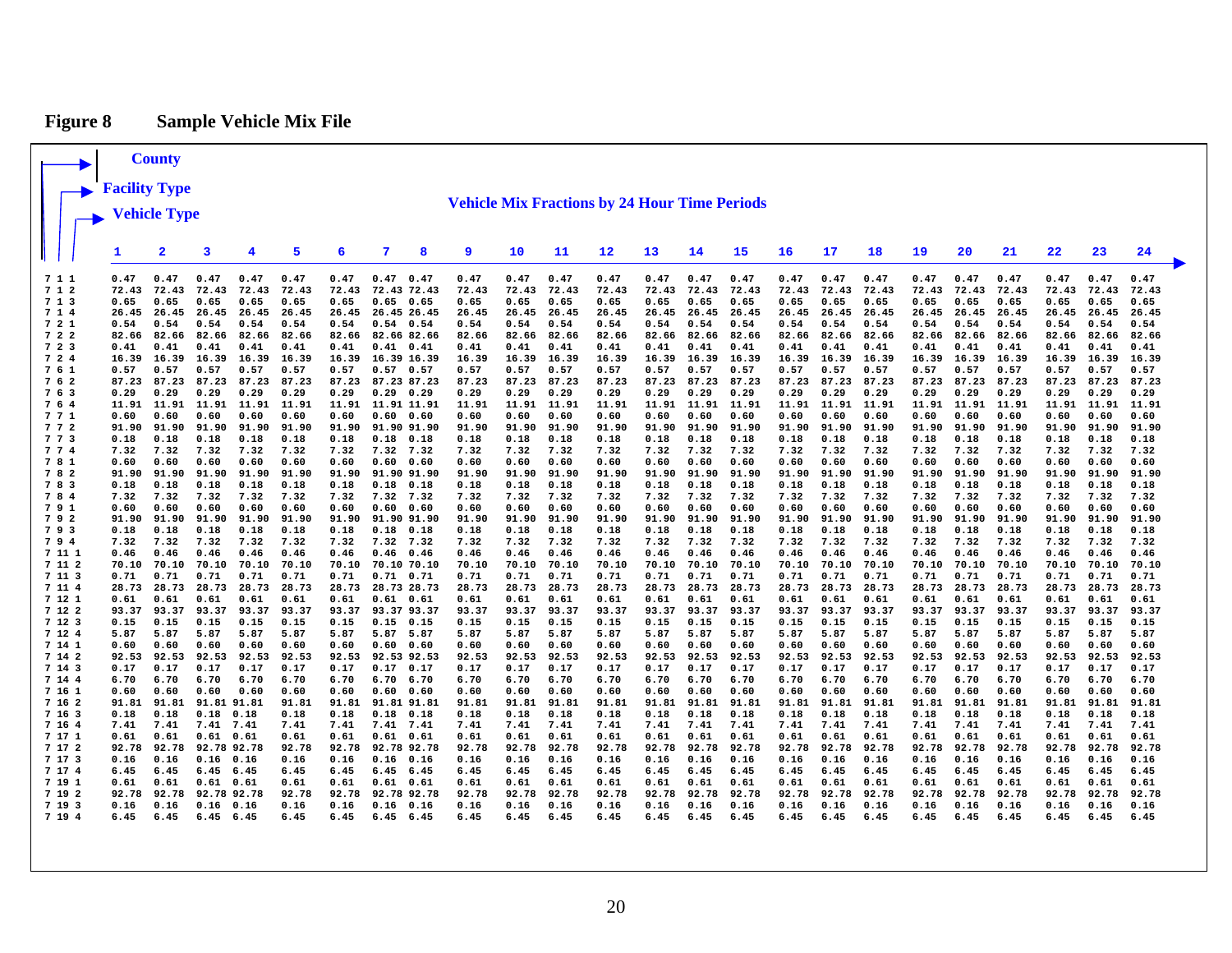#### <span id="page-20-0"></span>*Speed/Delay Determination*

EPA recognizes that the estimation of vehicle speeds is a difficult and complex process. Because VOC and NOx emissions are so sensitive to speeds, the agency recommends special attention be given to developing reasonable and consistent speed estimates; it also recommends that VMT be disaggregated into subsets that have roughly equal speed, with separate emission factors for each subset. At a minimum, speeds should be estimated separately by roadway functional class.

The computational framework used for this analysis meets and exceeds that recommendation. Speeds are individually calculated for each roadway segment and hour and include the delays encountered at signals. Rather than accumulating the roadway segments into area/functional groupings and calculating an average speed (as done in past), each individual link hourly speed is represented in the MOBILE6.2 speed VMT file. This represents a significant enhancement in the MOBILE model since past versions only allowed input of one average speed for each scenario. MOBILE6.2 allows the input of a distribution of hourly speeds. For example, if 5% of a county's arterial VMT operate at 5 mph during the AM peak hour and the remaining 95% operate at 55mph, this can be represented in the MOBILE6.2 speed input file. For the Cecil County runs, distributions of speeds are input to MOBILE6.2 for separate scenarios representing county and functional class groupings; VMT is accumulated by the same groupings for the application of the emission factors to produce resulting emission totals.

To calculate speeds, PPSUITE first obtains initial capacities (how much volume the roadway can serve before heavy congestion) and free-flow speeds (speeds assuming no congestion) from the speed/capacity lookup data. As described in previous sections, this data contains default roadway information indexed by the urban/rural code and functional class.

The result of this process is an estimated average travel time for each hour of the day for each highway segment. The average time can be multiplied by the volume to produce vehicle hours of travel (VHT).

#### *HPMS and VMT Adjustments*

Volumes must also be adjusted to account for differences with the HPMS VMT totals, as described previously. VMT adjustment factors are provided as input to PPSUITE, and are applied to each of the roadway segment volumes. These factors were developed from historical growth rates and 2005 HPMS data; however, they are also applied to any future year runs. The VMT added or subtracted to the SHA database assumes the speeds calculated using the original volumes for each roadway segment for each hour of the day. The HPMS factors are coded into ASCII files, which are input to PPSUITE in the format shown in Figure 9.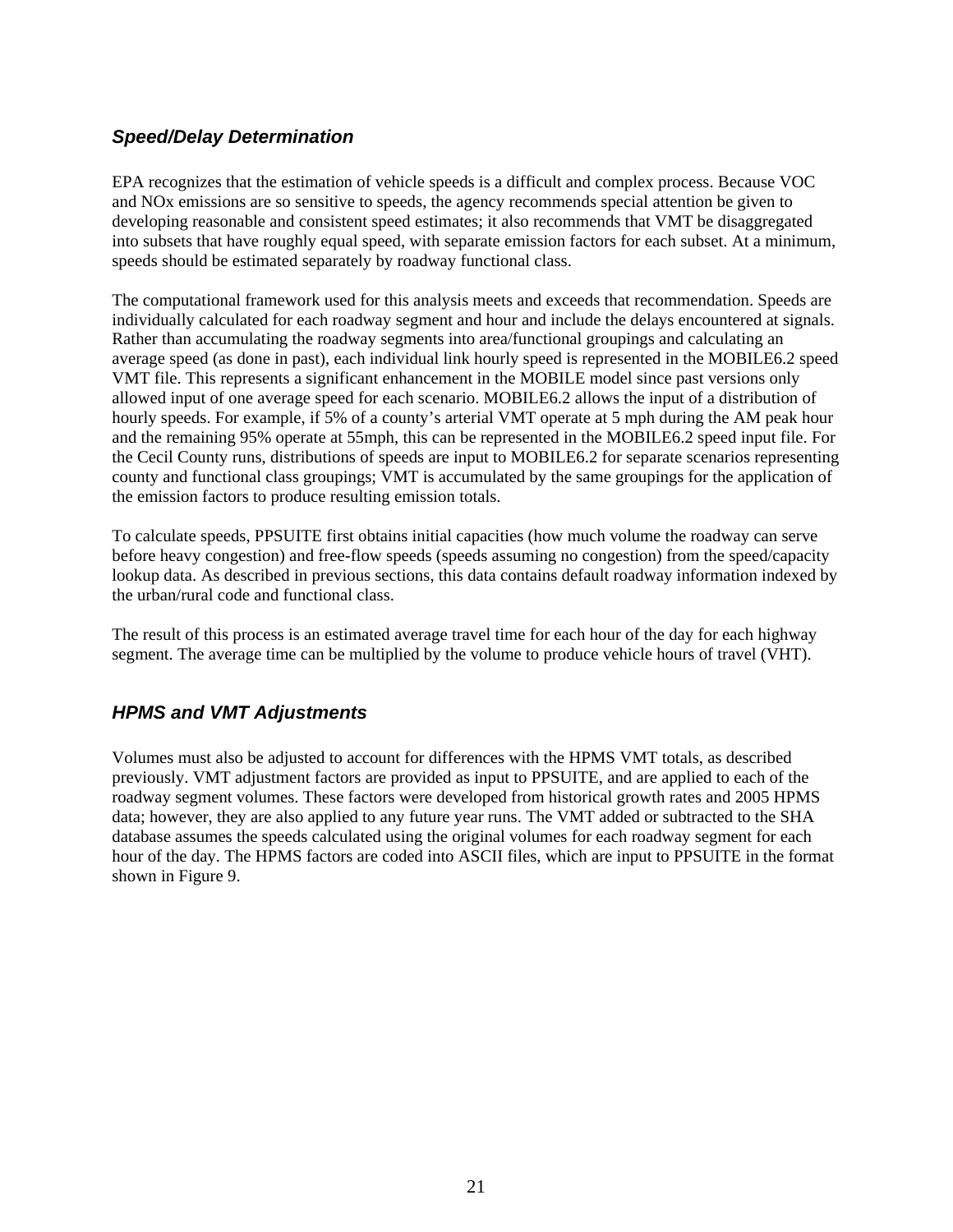#### <span id="page-21-0"></span>**Figure 9 Sample HPMS Adjustment File**

|   | County Value) |        |                                         |
|---|---------------|--------|-----------------------------------------|
|   |               |        | <b>Functional Class</b>                 |
| 7 | $\mathbf 1$   | 0.9998 | <b>Seasonal Factors</b>                 |
| 7 | 2             | 1.0053 |                                         |
| 7 | 6             | 1.0013 |                                         |
| 7 | 7             | 1.0034 |                                         |
| 7 | 8             | 1.0001 |                                         |
| 7 | 9             | 5.0800 | Separate fields with<br>spaces NOT tabs |
| 7 | 11            | 0.9999 |                                         |
| 7 | 12            | 1.0000 |                                         |
| 7 | 14            | 1.0004 |                                         |
| 7 | 16            | 0.9998 |                                         |
| 7 | 17            | 1.0004 |                                         |
| 7 | 19            | 2.6714 |                                         |

#### *VMT and Speed Aggregation*

As discussed in previous sections, MOBILE6.2's ability to handle input distributions of hourly speeds has eliminated the need to aggregate speed data. For the Cecil County runs, PPSUITE has been set up to automatically accumulate VMT and VHT by geographic area and highway functional class. The speed files input to MOBILE6.2 for each scenario contain the actual distribution of roadway speeds for that aggregation group. Figure 10 illustrates the scenario aggregation scheme used with MOBILE6.2.

| <b>Figure 10</b> | <b>VMT Aggregation Scheme</b> |  |
|------------------|-------------------------------|--|
|                  |                               |  |

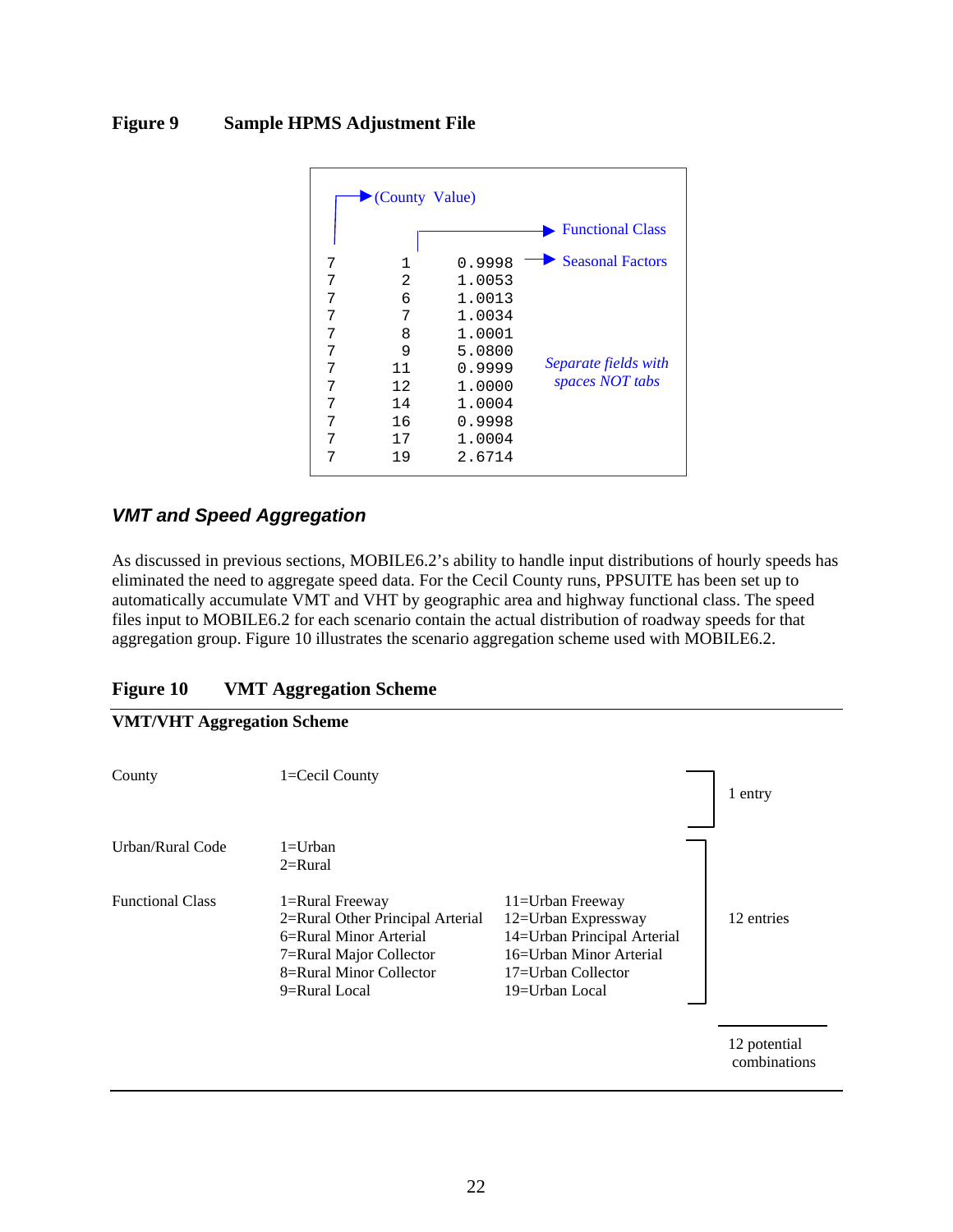<span id="page-22-0"></span>Geographic aggregation is performed by urban and rural areas of each county. Functional class aggregation is according to 12 functional classes respecting urban and rural definitions . For an individual county, this creates a potential for 12 possible combinations, each of which becomes an input MOBILE6.2 scenario. This allows each MOBILE6.2 scenario to represent the actual VMT mix and speed for that geographic / highway combination. Altogether then, there are potentially 12 combinations for which speeds and VMT are computed and emissions are calculated with MOBILE.

#### *MOBILE6.2 Emissions Run*

After computing speeds and aggregating VMT and VHT, PPSUITE prepares input files to be run in EPA's MOBILE6.2 program which is used to produce VOC and NOx emission factors in grams of pollutant per vehicle mile. The process uses an unmodified version of the MOBILE program that was obtained directly from EPA.

The MOBILE6.2 input file prepared by PPSUITE contains the following:

- **MOBILE template containing appropriate parameters and program flags**
- **Temperature data specific to the county and season being run**
- Vehicle age and diesel sales fraction data for the county being run
- Scenario data contains VMT mix, speed distributions specific to scenario as produced by **PPSUITE**

#### *Time of Day and Diurnal Emissions*

Unlike in the past using MOBILE5, VMT and speeds are no longer aggregated as separate scenarios representing time periods. This was done in the past to account for the unique speeds encountered during each time period in the day. Since MOBILE6.2 allows for hourly roadway speeds to be represented in the speed VMT file, such a process is no longer needed. MOBILE6.2 will internally account for the emissions during each hour in the day and make the necessary diurnal calculations.

#### *Process MOBILE6.2 Output*

After MOBILE has been run, PPSUITE processes the MOBILE6.2 output files and compiles the emission factors for each scenario. Using the above methodology, it allocates daily diurnal emissions to each of the time periods. Using the MOBILE6.2 emission factors, PPSUITE calculates emission quantities by multiplying the emission factors by the aggregated VMT totals. PPSUITE then produces an emissions database summarizing VMT, VHT, VOC, and NOx emissions.